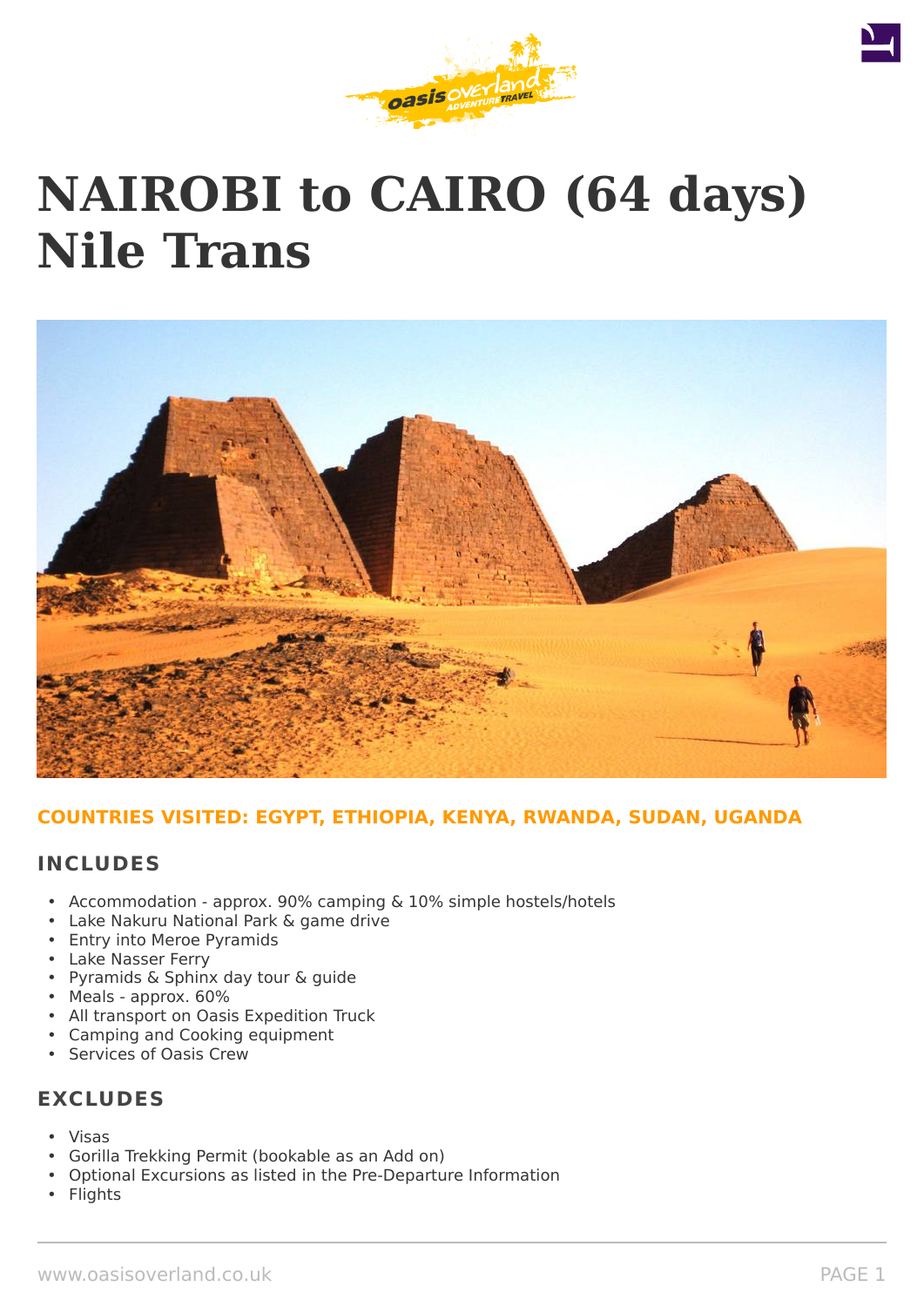- Airport Taxes & Transfers
- Travel Insurance
- Meals approx. 40%
- Drinks
- Tips

# **TRIP ITINERARY**

### **DAYS 1 - 9 NAIROBI TO KAMPALA**

In **Nairobi** you have the opportunity to visit the **Sheldrick Elephant Orphanage**, where Oasis helps support one of the elephants (Kamboyo). A great experience to see the nursery animals come out for their daily mud bath and comical play and to see the amazing work the centre does with rescued and injured elephants and rhino. Nearby is the **Langata Giraffe Centre**, where you can learn more about these gentle and majestic creatures - hopefully getting the chance to get up close to feed them.

From Nairobi we head north into one of Africa's greatest natural features, the **East African Rift Valley**. Stretching from the Dead Sea in Jordan down to Mozambique in Southern Africa, our first view is from the top of a steep escarpment. Overland trips through East Africa will allow you to experience some of the most dramatic scenery in the world, and the Rift Valley is a definite highlight. The valley floor seems to sweep on forever and is dotted with volcanic peaks, shimmering lakes and countless springs. Our journey takes us into the heart of the Rift Valley to **Lake Naivasha.** We camp near the lakeshore where **Hippos** sometimes feed at night! Here you can walk to **Elsamere,** the house of **Joy Adamson - of Elsa the Lion and Born Free fame,** and enjoy a film of her life - and cream teas! You can also **hire mountain bikes and cycle or walk through Hells Gate National Park** - the only game reserve in Kenya in which you are permitted to do so. Or for a less active but equally enjoyable game viewing experience - visit the **Crater Lake Game Sanctuary**. Both offer excellent scenery & opportunities to spot **hyrax, abundant bird & plant life along with several types of gazelle, impala and eland.**

A further half day drive through hills covered in tea plantations and rural scenery drive brings us to **Lake Nakuru National Park** - home to a wide variety of wildlife including **Black Rhino, Hippo, Lion, Leopard, Hyena and Giraffe**. However, Nakuru is a soda lake and most famous for its pink inhabitants, a flock of **Pink Flamingos** which feed noisily along the shoreline.

A mountainous drive with spectacular scenery through the **Nandi Hills** brings us to our next stop at **Eldoret**. From here we cross into Uganda, and continue west to the capital.

Kampala has had a turbulent past, but these days it is a friendly and safe city. We have a free day to spend in local cafes and nightspots - where you can get to know the local people.

# **DAYS 10 - 17 KAMPALA TO JINGA**

The following day we have a long drive as we head west through swamps, patches of forest and fertile green countryside. As we travel through Uganda, we'll pass through a number of small towns and villages; Mpigi, where you will see **roadside stalls manufacturing and selling traditional musical instruments;** Kyazanga, where we can buy **fresh rotisserie and roasted meat and vegetables, as well as roasted plantain bananas.** We will also be able to make a photo stop where our route crosses the **Equator.**

Bwindi Impenetrable Forest National Park and Mgahinga Gorilla National Park are home to several families of Highland **Mountain Gorillas**. Getting up close to these amazing creatures is a truly a once in a lifetime experience and one of the highlights of the trip. You have the **[opportunity to trek to see the Gorillas](https://www.oasisoverland.co.uk/mountain-gorilla-trek)** in Uganda (bookable as an Add on). It is estimated that only around 700 of these gentle giants remain. This mountainous area on the borders of Rwanda, Uganda and Zaire (now renamed Democratic Republic of Congo) is their only natural habitat and they are periodically threatened by poachers and political instability in the area. One permit allows you to spend about 50 to 60 minutes with one of the gorilla families. Trekking to find them in groups of 8 people can take anywhere from half an hour to 5 hours. The organisations and well-trained guides that continually monitor and protect the families are conscientious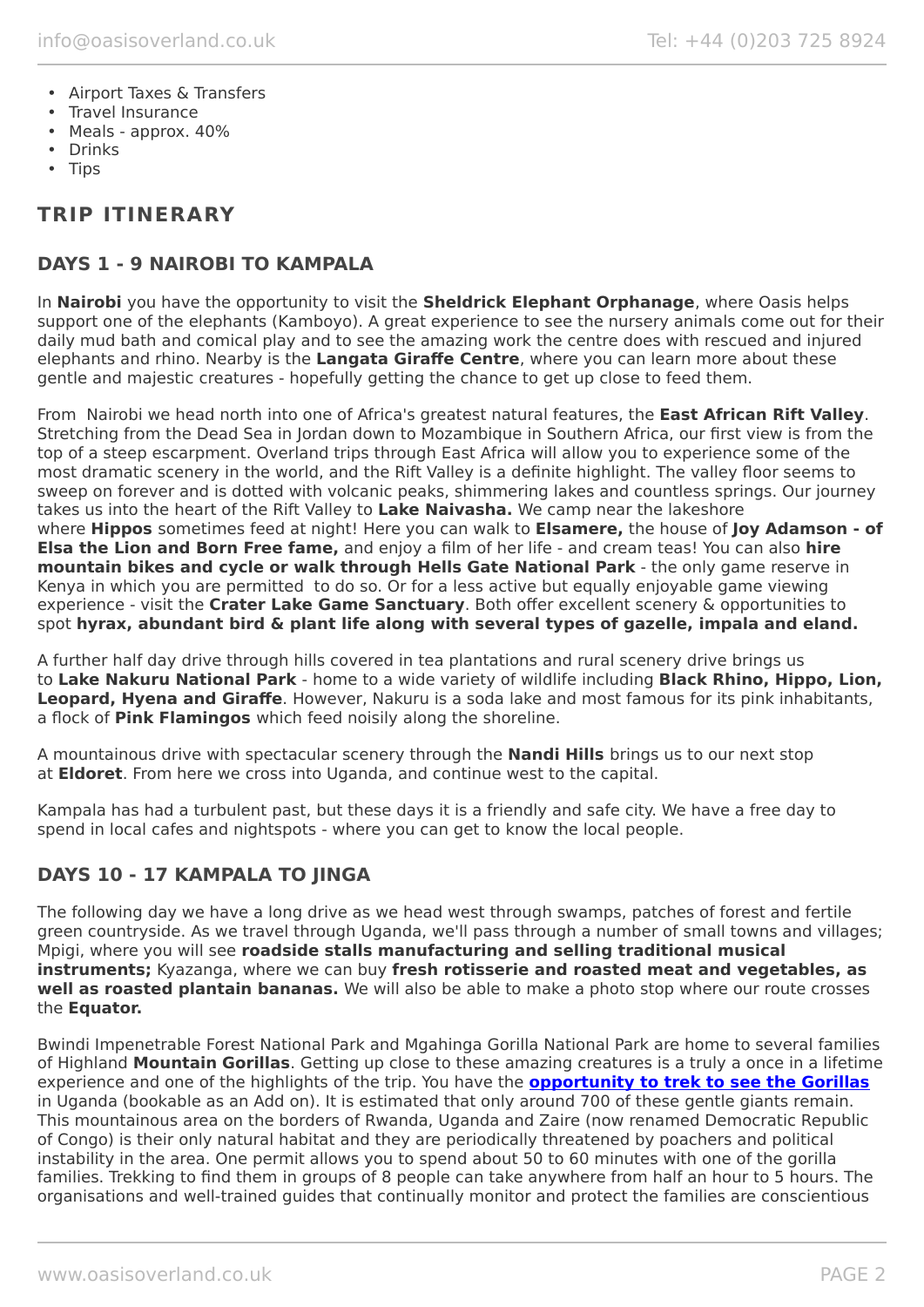and responsible. We will base ourselves in the village of Kabale which will give you the opportunity to trek the Mountain Gorillas and visit the beautiful **Lake Bunyonyi**.

(Due to the popularity of Trekking to the Mountain Gorillas and the limited availability of obtaining Trekking Permits, we may do the Gorilla trek in Rwanda in Volcanos National Park, which may come at an additional cost - you will be advised in advance).

Passing over the mountain ranges we cross the border into Rwanda. The small, friendly town of **Musanze** is home to Musanze caves and several hiking trails, take a village tour throughout the area where you can see first hand production of local Banana beer. There will also be an opportunity to visit the **genocide memorial in Kigali**, which is a moving and humbling experience.

We then return back into Uganda and make our way towards Kampala and camp near Jinja - Uganda's adventure playground. Here, on the edge of Lake Victoria, the Nile begins its 6700km journey to the sea. We spend the next few days downstream from the source of the Nile. This is a spectacular area, and a superb place to go whitewater rafting or kayaking. You can also organise quad biking , horse riding or a visit to a local education project.

# **DAYS 18 - 26 JINGA TO ADDIS ABABA**

Re-entering Kenya, we travel around the foothills of **Mount Kenya** before embarking on the next phase of our journey. This leads us into the remoteness of northern Kenya. Nomadic tribes people like the **Rendille in Marsabit & the Samburu** (cousins of the Maasai) still wear very distinctive and often elaborate dress.

As we cross into **Ethiopia** - the roads we travel on are often in mountainous areas, so travel is slow. Ethiopia has a lot more visual & indigenous history than any other sub - Saharan country.

We continue our journey north heading into the **Omo Valley.** This region is home to some of the most colourful ethnic groups in Ethiopia. The friendly **Hamar** people are noted for their ornate, interesting hairstyles and the **Mursi** people are famous for the clay lip plates and earlobe decorations. An optional day tour will take you into the **Omo National Park**.

We make our way north to the capital, Addis Ababa.

#### **DAYS 27 - 33 ADDIS ABABA TO BAHIDAR**

We spend a couple of days in Addis Ababa where we have the chance to indulge in some authentic Ethiopian coffee or explore 'El Mercato' - one of East Africa's largest open air markets. We also spend the next few days organising our Sudanese and Egyptian visas - before heading onto **Bahir Dar**via the spectacular **Blue Nile Gorge & Falls**.

#### **DAYS 34 - 42 BAHIDAR TO SUDAN**

Bahidar is based on the southern edge of **Lake Tana** - you can organise boat trips to some of the small islands which have **Monasteries** dating back up to 900 years, and which are still looked after by monks who live from subsistence farming, or take a trip to Blue Nile Falls. Lalibela, famous for it's 11 monolithic rock-hewn churches is our next destination where you have the option of a guided tour of one of Ethiopia's holiest cities.

Gondar (the capital of Ethiopia from 1632 until 1868), we spend a few days where it is possible to organise overnight trips to the Simiens Mountains National Park - home to the Gelada Baboon, hikes are available in the area. You may also wish to arrange a trip to the holy city of **Axum** dating from the 12th Century have been kept alive by generations of dedicated priests who guard their precious religious and artistic artefacts. The border with **Sudan** is not far from Gondar and the first towns after the border are **Gedaref & Wadi Medani**.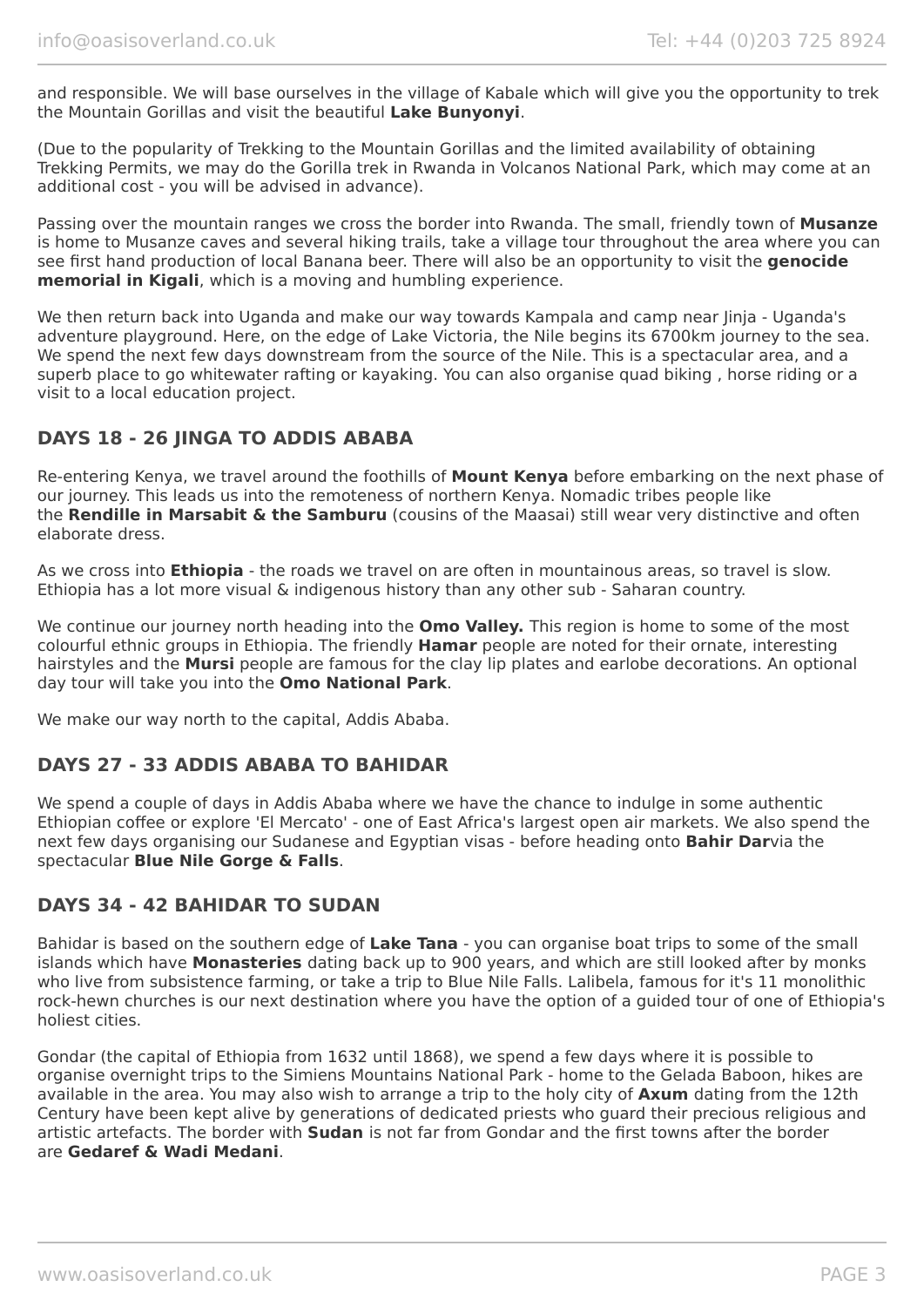# **DAYS 43 - 49 KHARTOUM TO WADI HALFA**

The hospitality in Sudan can be surprising - but very genuine. For such a poor country with so many recent problems - Sudanese people are often too willing to invite you for a meal or a cup of 'Sudanese whisky' better known as tea! **Khartoum** is our next stop and it has a fantastic setting on the confluence of the **Blue and White Niles**. Our stay here is on the banks of the Nile at the quirky but interesting Blue Nile Sailing Club. It houses one of General Kitcheners old Gunboats, a relic from the British military campaign against the Mahdi over a century ago. For such a large city, Khartoum feels quite laid back. Here you can visit the **Hamed al Nil Tomb** or take a trip to the **daily camel market** or viewing the confluence of the two Niles are also an interesting ways to pass the time.

The ancient **Pyramids at Meroe** lie to the north of the capital Khartoum. Our drive across the **Nubian Desert** will see us either hugging the banks of Nile as it snakes its way north or possibly experiencing the vast open desert plains which is dissected by the main train line from Khartoum - making this our only real point of reference. Whether passing through sleepy Nubian villages, resting in tea rooms, pottering around the local souqs or experiencing total isolation in the middle of the desert - a unique experience awaits you along this not so travelled route to Wadi Halfa.

#### **DAYS 50 - 56 WADI HALFA TO LUXOR**

Upon reaching **Lake Nasser** and **Wadi Halfa in Northern Sudan**, we enter Egypt and board the ferry to Abu Simbel - our ultimate destination on our expedition. We arrive into the small village of Abu Simbel, here you will notice you will notice one of the many cultural changes on this trip - the darker Nubian people lead a more relaxed and less hectic pace of life than their Egyptian countrymen. You have the opportunity to visit **Abu Simbel** - the massive stone monuments built by the greatest of all pharaohs, Ramses ll, after spending the night we will travel in convoy to the city of Aswan. Philae temple, Nubian museum, an evening boat cruise to a nubian village and walking through the colourful souk, is a great way to spend your days here. You can also join a 2 or 3 day **felucca** boat cruise to **Edfu and/or Kom Ombo** before arriving into Luxor.

#### **DAYS 57 - 64 LUXOR TO CAIRO**

You will be kept busy exploring in **Luxor** - where we visit the **Valley of Kings and Queens.** Here, the remarkably well preserved tombs of the ancient rulers -namely Ramses ll and Tutankhamun -have coloured paintings and hieroglyphics that still seem fresh even after 3000 years. **Karnak and Luxor Temples** are both in easy walking distance from our camp - as is the local souq where you can pick up the last of your souvenirs. The following day we drive out towards the Red Sea Coast. You will have time relax on the beach or try your hand at various watersports such as snorkelling, windsurfing or scuba diving in the cool clear blue waters.

Our final destination, **Cairo** is only a days drive away. Visiting the great **Pyramids and Sphinx at Giza** with our **Egyptologist guide** and also the **Egyptian Natural History Museum** in the afternoon is definitely a fitting way to end this amazing expedition.

# **ESSENTIAL INFORMATION ABOUT YOUR TRIP**

#### **ARRIVAL & ACCOMMODATION**

**Trip Joining Point:** Wildebeest Eco Camp - Nairobi

**Start Time Day 1:** 08:00

**Address:** 151 Mokoyeti Road West, Langata, Nairobi

**Telephone:** +254 (0)202 103505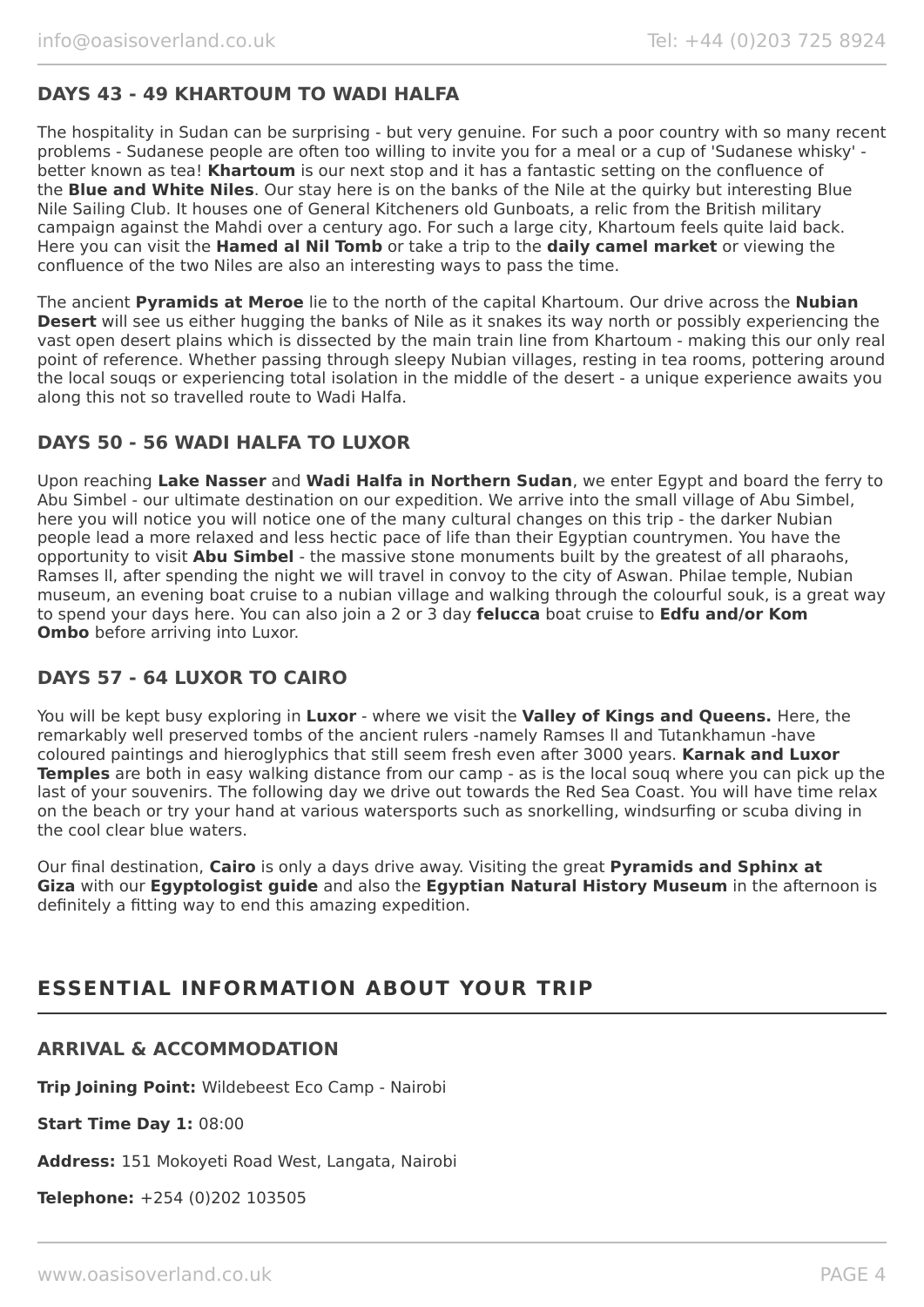#### **Website:** [www.wildebeestecocamp.com](http://www.wildebeestecocamp.com/)

#### **Email: [info@wildebeestecocamp.com](mailto:info@wildebeestecocamp.com)**

All prices listed are approximate and subject to limited availability.

| <b>Room Type</b>              | <b>Price</b> | <b>Description</b>            |
|-------------------------------|--------------|-------------------------------|
| Dorm                          | US\$27.00    | Per Person, shared facilities |
| Single Garden Tent            | US\$43.00    | Per Room, shared facilities   |
| Single Cottage Room, en-suite | US\$65.00    | Per Room                      |
| Double Garden Tent            | US\$65.00    | Per Room, shared facilities   |
| Double Cottage Room, en-suite | US\$90.00    | Per Room                      |

#### **The Trip starts from Wildebeest Eco Camp at approximately 8am on the morning of Day 1 of your trip.**

Conveniently located in beautiful Langata it is possible to enjoy the best of both worlds - being close to major tourist attractions, Nairobi National Park and Galleria Shopping centre with good transport links to the city. The camp has large grounds, swimming pool, restaurant, bar, t.v. room, communal fire pit, WiFi and curio shop.

#### **PRE-TRIP ACCOMMODATION:**

We provide a free service for booking pre-trip accommodation and airport transfers. Just log in to **[My](https://oasisportal.eecsoftware.com/login.php) [Oasis Account](https://oasisportal.eecsoftware.com/login.php)** and select the accommodation / transfer required, or contact us direct. We will require your flight number, arrival time, and arrival date so please ensure this information is forwarded to us as soon as you have booked your flight. Please book this service no later than 6 weeks prior to departure, after which a late booking fee will apply. If you have booked through a travel agent you will not have an account allocated, so please contact your agent to request pre-trip accommodation and airport transfers. Cancellation of the room within 30 days of the trip departure will result in payment to Wildebeest Eco Camp.

Double, twin, and triple rooms will be provided subject to availability, where requested. However when not available we may need to book other rooming arrangements, and will fit these as closely as possible to your request. Those travelling solo will be put in shared rooms to reduce the costs to them, which may be dorm rooms or twin/triple shares with other Oasis Overland travellers. Single rooms may be available in some cities for solo travellers, and we will arrange this for you on request, subject to availability.

If you are arriving early in the morning and you would like to check in immediately, you may have to reserve your room for the previous night to ensure direct check in, otherwise you may have to wait until normal check in times (usually 12pm to 2pm).

#### **AIRPORT TRANSFERS:**

**Airport Transfer Costs:** Approximately \$30 USD. Transfer costs are payable direct to Wildebeest Eco Camp on arrival in £GB, Euro or \$US. Transfer costs are \$30 USD per car, with a maximum of 3 travellers in the car.

Once you have processed your visa and collected your luggage, you should follow the crowds to the terminal exit to meet up with your Transfer Representative (Smiley or Amos). **Your driver will be waiting along with all the other transfer drivers and will be holding an Oasis sign.**

If you have not arranged an airport transfer with Oasis, you can arrange a taxi from the Info desk in the airport for approx. \$25 USD. The fare should be agreed before accepting the ride - usually payable in Kenyan Shillings only. It is not advisable to take the bus from the airport as this has been known to attract pickpockets.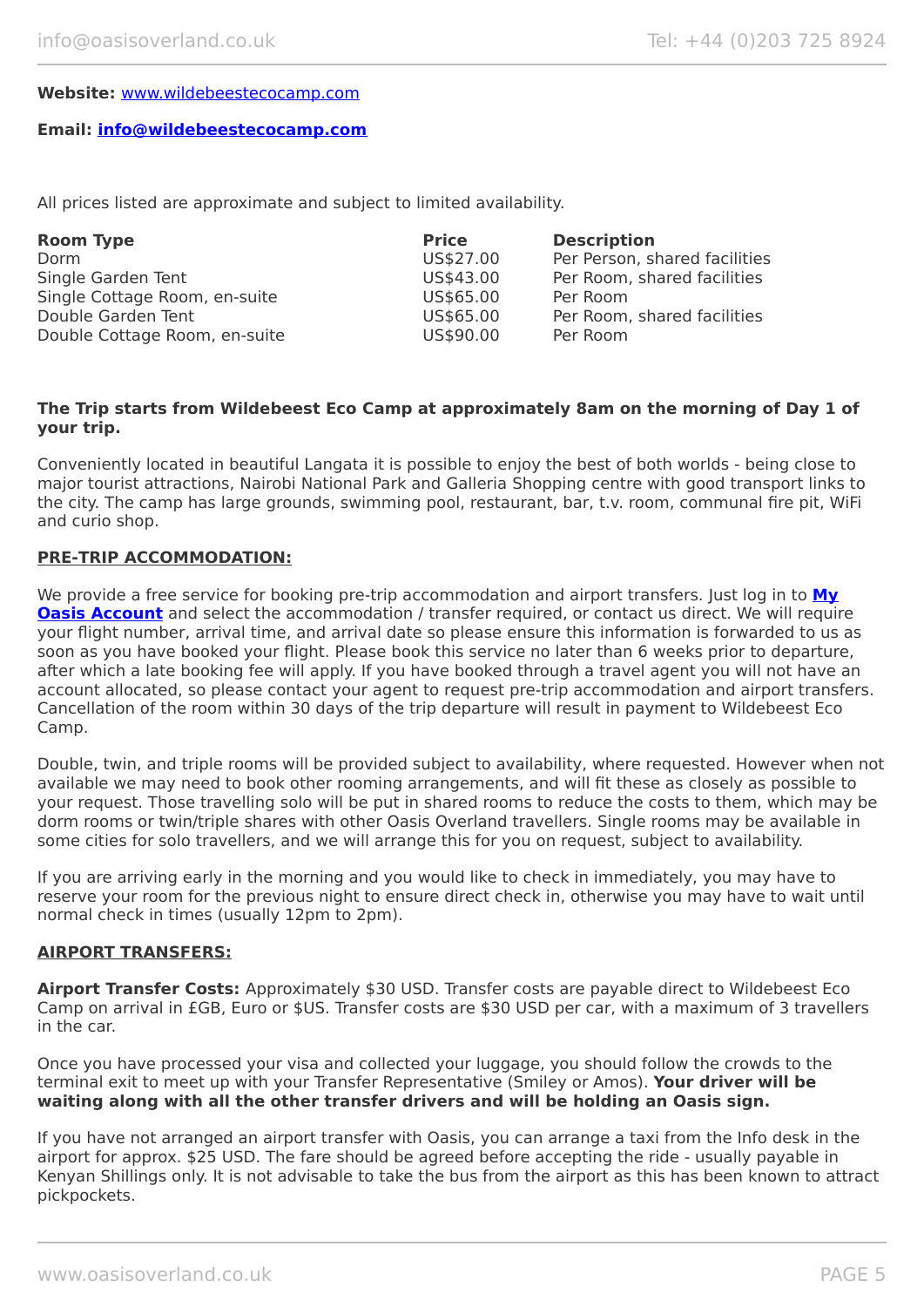For any last minute requests please contact the UK office at **[africa@oasisoverland.co.uk](mailto:africa@oasisoverland.co.uk)** and we will confirm the costs.

Flying into Jomo Kenyatta International Airport (NBO) is quite straight forward - English is widely spoken and used for signs / directions. It is approx. 15km from the airport to the centre of Nairobi. You should change some money on arrival - we recommend at least \$20 USD pp per day (excl. accomm.) before the trip begins. The rates are similar to those in town but better than at hotels, ATM machines are available in the airport. Please note if you are arriving on a Sunday then make sure you change enough money at the airport to last you for the first week of your trip as the local bureau de changes in Nairobi will be closed on a Sunday.

#### **PRE-DEPARTURE MEETING**

There will be a pre-departure meeting in the starting hotel the night before the start of the trip, usually around 6:00pm. There will be a notice in reception advising the exact time and here your crew will explain how the day to day running of the trip works. Your Tour Leader will **collect your Local Payment** money as well as 2 photocopies of your **passport information page**, **insurance policy details** with policy number and confirmation that the duration will cover you for the entire trip and a **24-hour emergency assistance** telephone number. It is essential that you attend this meeting - please let the UK office or your tour leader know if you are unable to do so.

#### **POST TRIP ACCOMMODATION AND AIRPORT TRANSFERS**

Post-trip accommodation can be arranged with your tour leader during the trip or directly with the hotel on arrival. The return airport transfer can be arranged through your hotel / hostel and is not included, it is at your own expense. We regret these services cannot be arranged via the Oasis office before departure.

#### **FLIGHT INFORMATION**

You need to arrive at your departure city at least the day before your trip begins. Return flights must be booked for at least the day AFTER the trip is due to end. You may wish to allow some extra time to explore your arrival and departure cities (if you are joining in Victoria Falls - we suggest arriving at least 2 days before if you wish to partake in the many adrenaline activities on offer).

There are many online flight search engines such

as **[www.skyscanner.net](http://www.dpbolvw.net/click-5720161-10639348)** or **[www.ebookers.co.uk,](http://www.ebookers.co.uk/)** flights can also be booked direct with airline websites or through travel agencies. Please inform us of your flight details through your online account, as airport transfers can be arranged for various trips.

**One way ticket:** If you intend to travel on a one way ticket to meet up with one of our trips, without possessing an onward flight ticket - we recommend that you have a copy of your payment confirmation/ receipt (that you will be sent at time of your balance payment) available at immigration to assist easy entry.

**Departure Taxes**: Please check with your Travel Agent or Airline if your flight ticket already includes a departure tax payment out of the country. If it does not - please budget for approx US\$30 to \$70 USD - to be paid in US\$ only.

#### **PASSPORTS**

Your passport must be valid for at least 6 months AFTER your trip finishes. This is a general requirement for all of the countries we travel to on our trips.

If you have dual nationality you can only use one passport for the entire trip. It is your responsibility to ensure you have all the relevant visas you require.

Please bring 2 photocopies of your passport details to give to your tour leader.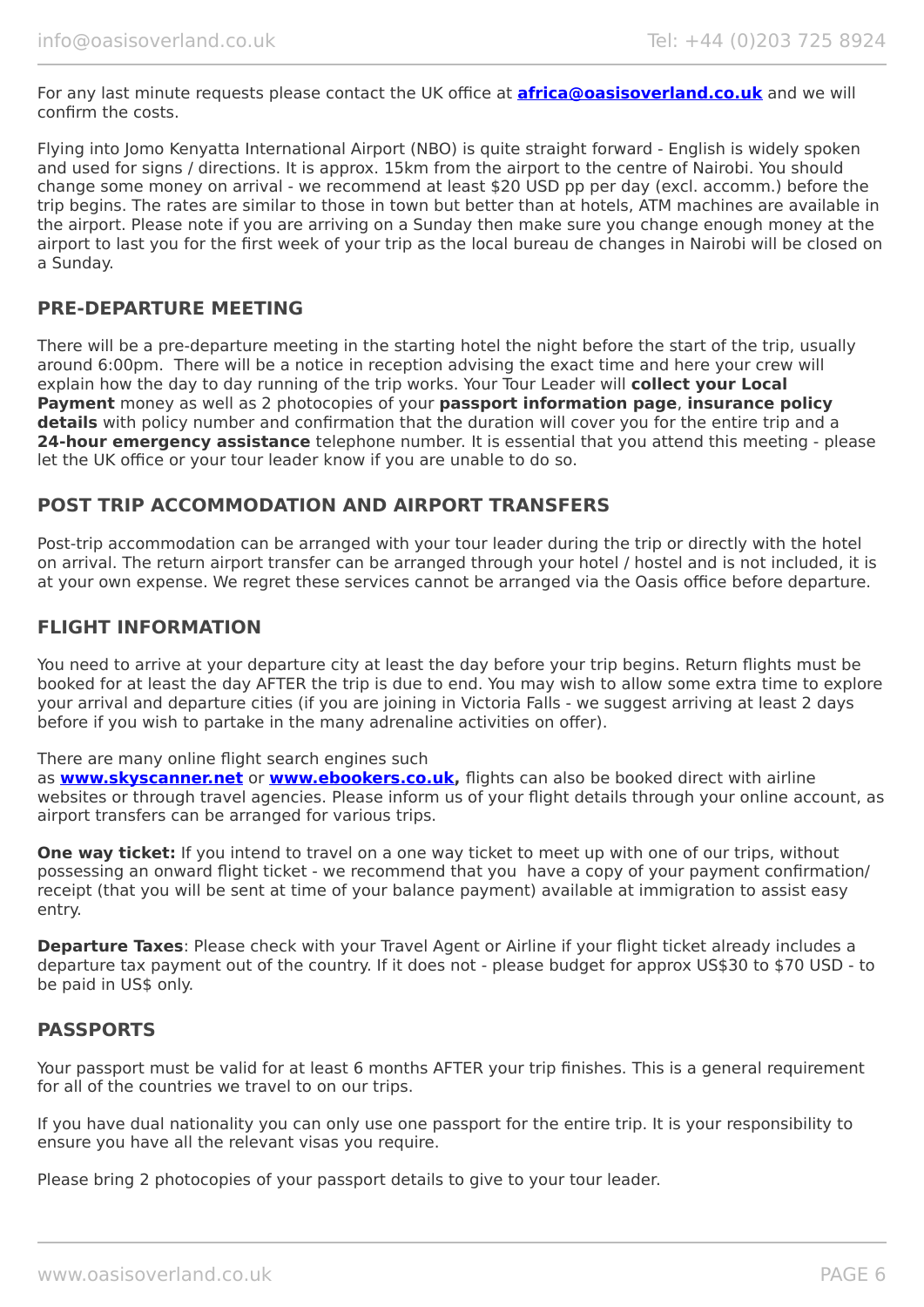#### **Number of blank pages required for the trip, please use this as an approximate guide:**

- Cairo to Nairobi (or v.v) 10 blank pages
- Cairo to Cape Town (or v.v) 20 blank pages
- Nairobi to Cape Town (or v.v) 10 blank pages

If there are any stamps in your passport linking you with an entry or visit to Israel (this could include border/immigration stamps from other countries bordering Israel), you will need to replace your passport.

#### **You shall also need passport photos for this trip, please use the below as a guide;**

- Cairo to Nairobi (or v.v) 4 passport photos
- Cairo to Cape Town (or v.v) 8 passport photos
- Nairobi to Cape Town (or v.v) 4 passport photos

#### **VISAS**

The information below is to be used only as a guide and may change without prior notice. It is advisable to contact the relevant embassy in plenty of time before the trip departs to check the current visa requirements**.** It is **your responsibility** to ensure you have all the relevant visas you require**.**

#### **Visas must be paid for in USD cash ONLY.**

| <b>Country</b>   | <b>UK</b> | <b>Irish</b> | <b>Aust</b> | <b>NZ</b>     | <b>S.Africa</b> | <b>USA</b>    | <b>Canadian</b> |
|------------------|-----------|--------------|-------------|---------------|-----------------|---------------|-----------------|
| Egypt            | US\$35    | US\$45       | US\$35      | US\$35        | Free            | US\$35        | US\$35          |
| Sudan            | US\$170   | US\$170      | US\$170     | US\$170       | US\$170         | US\$270       | US\$170         |
| Ethiopia         | US\$60    | US\$60       | US\$60      | US\$60        | US\$60          | US\$70        | US\$60          |
| East Africa Visa | US\$100   | US\$100      | US\$100     | US\$100       | US\$100         | US\$100       | US\$100         |
| Kenya            | US\$50    | US\$50       | US\$50      | <b>US\$50</b> | US\$50          | <b>US\$50</b> | US\$50          |
| Uganda           | US\$50    | US\$50       | US\$50      | US\$50        | US\$30          | <b>US\$50</b> | US\$50          |
| Rwanda           | US\$50    | US\$50       | US\$50      | <b>US\$50</b> | Free            | <b>US\$50</b> | US\$50          |
| Tanzania         | US\$50    | US\$50       | US\$50      | US\$50        | Free            | US\$100       | US\$50          |
| Malawi           | US\$75    | US\$75       | US\$75      | US\$75        | Free            | US\$75        | US\$75          |
| Mozambique       | US\$100   | US\$100      | US\$100     | US\$100       | Free            | US\$100       | US\$100         |
| Zimbabwe         | US\$55    | US\$55       | US\$30      | US\$30        | Free            | US\$30        | US\$75          |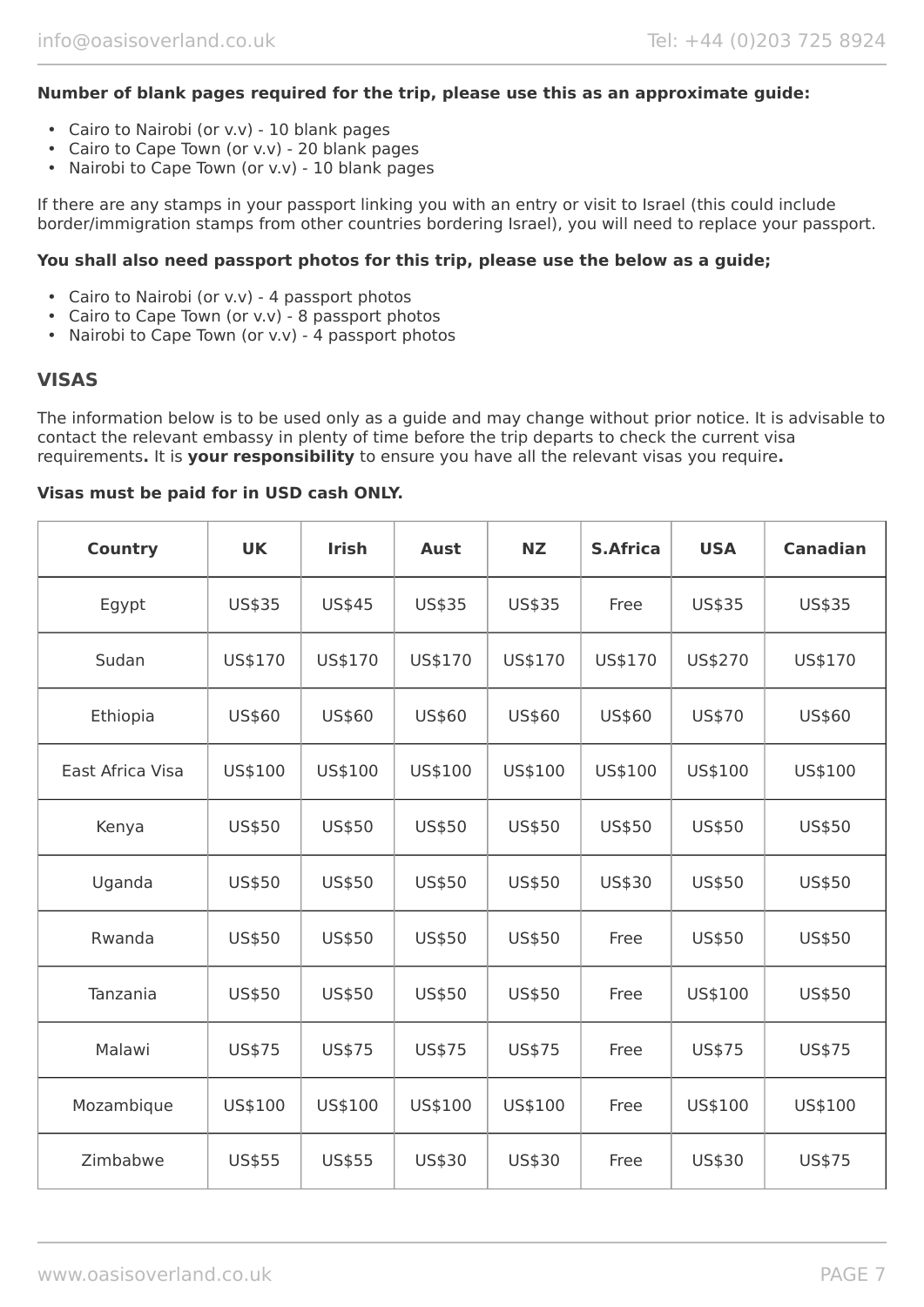| Botswana  | Free | Free | Free | Free   | Free | Free | Free |
|-----------|------|------|------|--------|------|------|------|
| Namibia   | Free | Free | Free | Free   | Free | Free | Free |
| S. Africa | Free | Free | Free | e-visa | Free | Free | Free |

For more information on other nationalities & visas checkout **[www.projectvisa.com](http://www.projectvisa.com/)**

#### **Kenya**

Passport Holders from UK, Ireland, Australia, New Zealand, USA, Canada and most EU countries will require an e-visa to enter Kenya **which must be obtained in advance of travel**.

Passport Holders from other countries, will need to check the current visa requirements with the relevant consulate, and whether you need to obtain the visa in advance.

#### **East African Visa - (relevant to Grand Adventurer, Apes & Lakes, Gorillas & Gameparks,**

**Nairobi to Kigali and the Nile Trans (Nairobi to Cairo 9 weeks))** - This covers you for entry into Kenya, Uganda and Rwanda and **is obtained as an e-visa in advance of travel**. You can apply via any of the three country websites, though the Kenya authorities and [government visa website](https://evisa.go.ke/evisa.html) seem to provide the most efficient and quickest process. Once you leave the three countries your visa will expire, so if your itinerary will for example be re-entering Kenya again later please be aware that you may have to apply for and pay for a 2nd Kenyan visa in enough time before you are due to enter the country. .

**Kenyan Visa** - **(relevant to Coast to Coast, Savanna Dawn and Gameparks & Zanzibar trips**) Kenya has introduced electronic visa applications. Travellers need to apply via [https://evisa.go.ke/](https://evisa.go.ke/evisa.html) [evisa.html](https://evisa.go.ke/evisa.html). This can take up to 7 days so ensure you plan in advance. You will need to print a copy of your visa to present to immigration at your point of entry into Kenya. You may be denied boarding of your flight to Kenya, or denied entry to Kenya if you do not have your printed copy of your e-visa with you.

If you are travelling on the **Trans Africa or Nile Trans expeditions** you will apply for the East Africa visa online while on the trip. Your tour leader will liaise with you about this.

#### **Egypt**

All Nationalities require a visa for Egypt

**Starting in Cairo -** Passport Holders from UK, Ireland, Australia, New Zealand, USA, Canada and most EU countries can obtain the visa at the airport on arrival. Normal cost \$25 USD. **South Africans** will need to obtain this visa in **advance**, it is not available at the border on arrival.

**Starting in the UK or Accra for the Trans Africa and Cape Town or Nairobi for the Nile Trans Trip -** Passport Holders from UK, Ireland, Australia, New Zealand, USA, Canada and most EU countries will require a visa to enter Egypt, and we will obtain this visa whilst on the trip. Normal cost \$25 USD.

Passport Holders from other countries, will need to check the current visa requirements with the relevant consulate and whether you need to obtain the visa in advance.

You will need to bring 2 recent colour passport photos with a white background along with you to apply for the visa.

#### **Ethiopia**

Passport Holders from UK, Ireland, Australia, New Zealand, USA, Canada and most EU countries will require a visa to enter Ethiopia.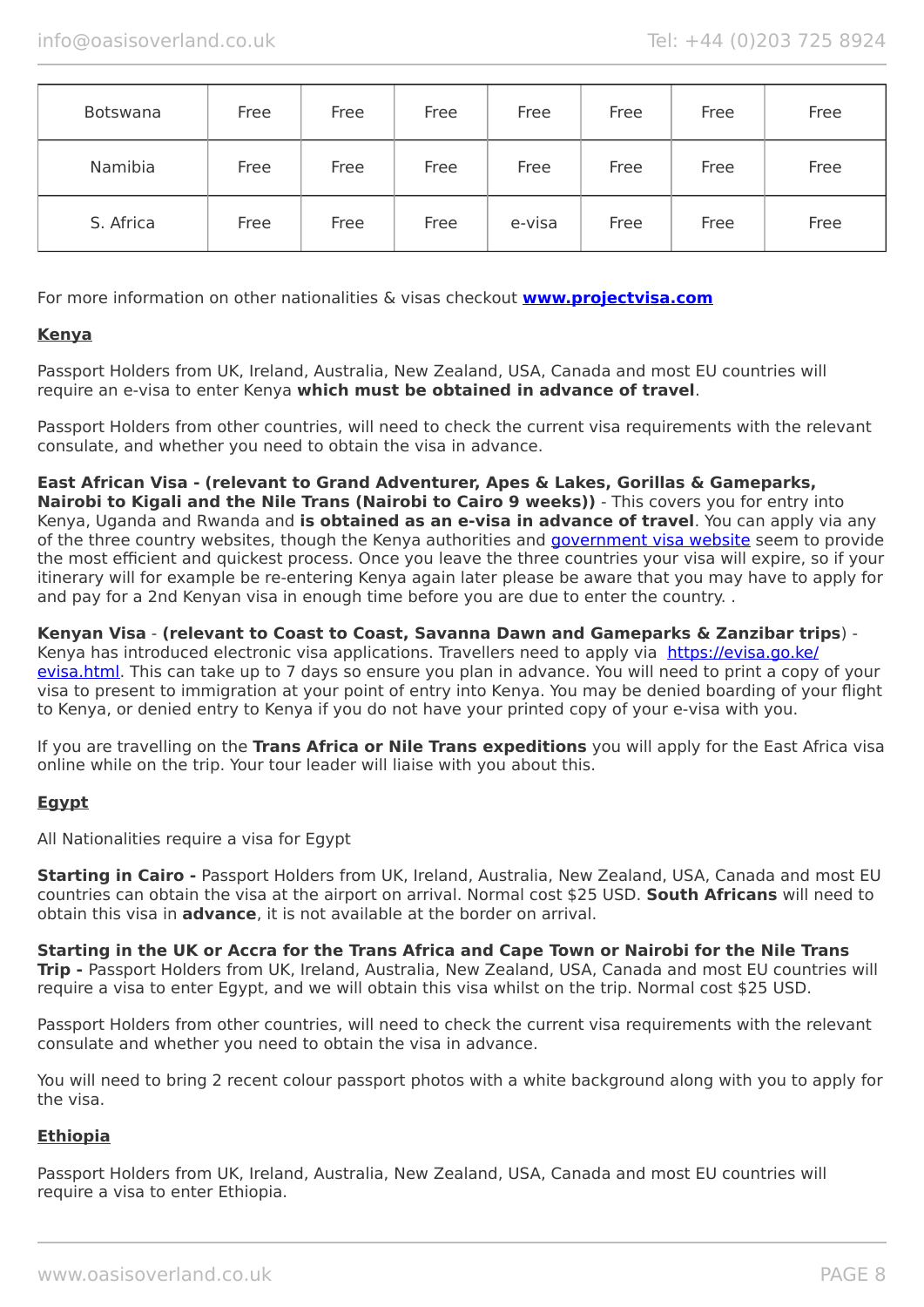**Joining in Cape Town, Cairo or Nairobi for the Nile Trans trip** - All nationalities must obtain a Ethiopia visa in advance, before joining the Oasis trip. You will need to apply for this visa in your country of residence, so please allow time for your visa process before your trip commences.

Details for the visa process and application will be emailed to you a few months before your trip departs. Cost will depend on the embassy in your home country.

**Joining in the UK or Accra for the Trans Africa trip** - Passport Holders from UK, Ireland, Australia, New Zealand, Canada and most EU countries will need to obtain this visa whilst on the trip. As this visa is valid for three to six months only, and must include your entire stay in Ethiopia, obtaining it prior to the start date means it will have expired by the time we arrive into Ethiopia, 8 months later. Costs vary depending on your nationality. Details for the visa process and application will be emailed to you a few months before your trip departs. Cost will depend on the embassy in your home country.

You will need to bring 2 recent colour passport photos on a white background along with you to apply for the visa.

American passport holders are able to obtain visas valid for 1 to 2 years, and as such, should obtain the visa prior to travel. We can supply supporting documentation for this if necessary.

**Joining in Cape Town or Harare for the African Explored Expedition** - you will need to obtain a 6 month multiple entry visa. For Australian and New Zealand passport holders obtaining their visa in Canberra it is not possible at this stage for a 6 month visa, so you will either have to hold 2 passports or can only book on the smaller sections of this trip, please contact the embassy for up to date information [www.ethiopianembassy.net](http://www.ethiopianembassy.net/)

Details for the visa process and application will be emailed to you a few months before your trip departs. Cost will depend on the embassy in your home country.

**Joining in Addis Ababa** - Passport Holders from UK, Ireland, Australia, New Zealand, USA, Canada and most EU countries can obtain the visa at the airport on arrival.

You will need to bring 2 recent colour passport photos on a white background along with you to apply for the visa.

New from 2018 - Travellers joining in Addis Ababa can now apply for the Ethiopian eVisa by following this link [www.evisa.gov.et](https://www.evisa.gov.et/). The approximate cost is \$52 USD for a single entry visa valid for 30 days and \$72 USD for a single entry visa valid for 90 days.

#### **Rwanda**

Passport Holders who have already obtained an **East Africa**, will not need to purchase another visa to enter Rwanda.

If you are NOT travelling on an East Africa Visa; passport holders from UK, Ireland, Australia, New Zealand, USA, Canada and most EU countries will require a visa to enter Rwanda, this can be obtained on the trip at the border on arrival. Approximate cost is \$50 USD.

Passport Holders from other countries who have NOT obtained their East Africa visa, will need to check the current visa requirements with the relevant consulate, and whether you need to obtain the visa in advance.

#### **Sudan**

All Nationalities require a visa in advance for Sudan. Everyone will need to send through a coloured scanned copy of the passport they will be travelling on to the office before the trip commences.

**Starting in Cairo -** passport Holders from UK, Ireland, Australia, New Zealand, Canada and most EU countries will require a visa to enter Sudan, we will obtain this visa whilst in Egypt (Aswan). Approximate cost \$140 USD, (this includes an immigration registration fee of US\$60pp & a departure tax of US\$10pp).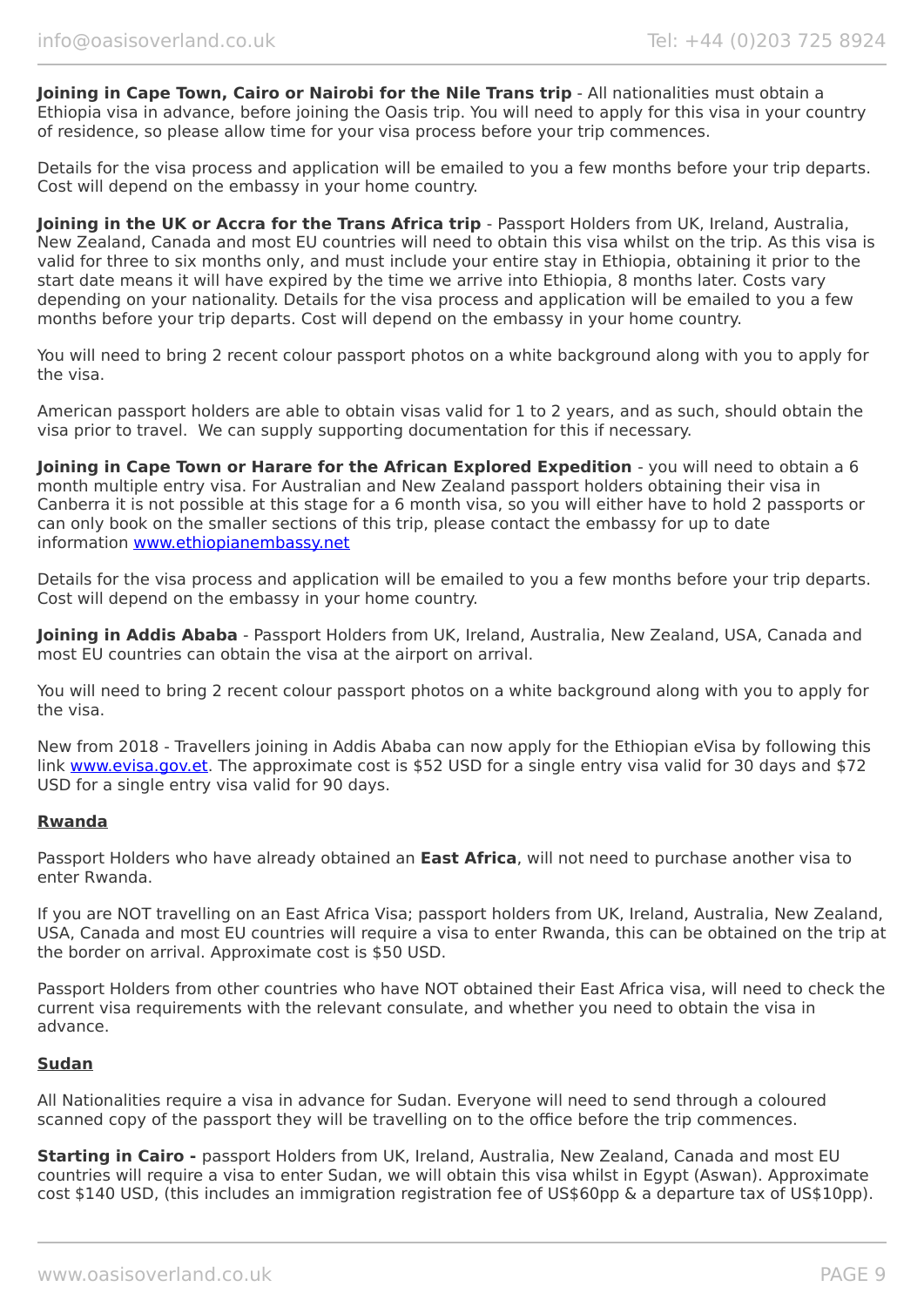You will need to bring 4 recent colour passport photos on a white background along with you to apply for the visa.

**USA** passport holders starting in Cairo will need to apply for the visa before you join the trip. Oasis Overland can assist you with a letter of invitation and authorisation code through a Sudanese agent. Approximate cost is \$130 USD for the letter of invitation and authorisation code. Visa costs will depend on the embassy in your home country. On Entering Sudan you will still need to pay an additional \$70 USD (for an immigration registration fee of US\$60pp & a departure tax of US\$10pp). You will need to bring 2 recent colour passport photos on a white background along with you to apply for the registration.

**Starting in the UK or Accra for the Trans Africa and Cape Town or Nairobi for the Nile Trans Trip -** Passport Holders from UK, Ireland, Australia, New Zealand, Canada and most EU countries will require a visa to enter Sudan, and we will obtain this visa whilst on the trip. Approximate cost \$140 USD, (this includes an immigration registration fee of US\$60pp & a departure tax of US\$10pp).

**USA** passport holders starting in UK, Accra, Cape Town or Nairobi as part of the Trans Africa or Nile Trans to Cairo, will need to apply for a letter of invitation and authorisation code before a visa can be granted. We can arrange a Sudanese agent to assist US citizens with your visa application whilst you are on the trip. Approximate cost \$140 USD for the visa, (this includes an immigration registration fee of US\$60pp & a departure tax of US\$10pp and an additional \$130 USD for the Letters of Invitation.

Everyone will need to bring 4 recent colour passport photos on a white background along with you to apply for the visa.

#### **Uganda**

Passport Holders who have already obtained an East Africa, will not need to purchase another visa to enter Uganda.

If you are NOT travelling on an East Africa Visa; passport holders from UK, Ireland, Australia, New Zealand, USA, Canada and most EU countries will require a visa to enter Uganda, this can be obtained on the trip at the border on arrival. Approximate cost is \$50 USD.

Passport Holders from other countries who have NOT obtained their East Africa visa, will need to check the current visa requirements with the relevant consulate, and whether you need to obtain the visa in advance.

#### **VACCINATIONS AND HEALTH**

It is possible that you may require some vaccinations for your trip, depending on the areas that you are visiting. As we are not medically trained, we are unable to give detailed advice on vaccination requirements, so please use the information below as a guide only. We have worked closely with **Nomad Travel Clinics** for many years and they offer Oasis travellers a **10% discount** on vaccinations, antimalarial drugs, first aid items, clothing and equipment, just enter discount code OASIS1000 at **[Nomad](http://www.nomadtravel.co.uk/) [Travel](http://www.nomadtravel.co.uk/)**. Alternatively you can check out the **[fit for travel website](https://www.fitfortravel.nhs.uk/home)** for more travel health information or consult a reputable travel clinic or your GP for information and advice. We suggest that you allow at least 8 weeks to get all your vaccinations.

**Yellow Fever** - Being vaccinated against Yellow Fever and having a valid certificate and a photocopy is deemed compulsory in nearly all the countries we visit in Africa, especially at certain borders and are needed if you are entering from an infected country. You can view a list of countries requiring a certificate through the **[World Health organisation](http://www.who.int/ith/ITH_country_list.pdf)**.

**Rabies** - Vaccinations are regularly advised for all countries that we travel through in Africa - especially if time and money are not a deterrent.

**Malaria** - In some of the areas we visit there is a risk of contracting Malaria. You must be aware that whatever malaria prophylactics you are taking, they only offer partial protection. They must be coupled with your own physical efforts against being bitten - which is the best prevention. Malaria-carrying mosquitoes come out at sunset so from this time you should wear long sleeves and trousers. Exposed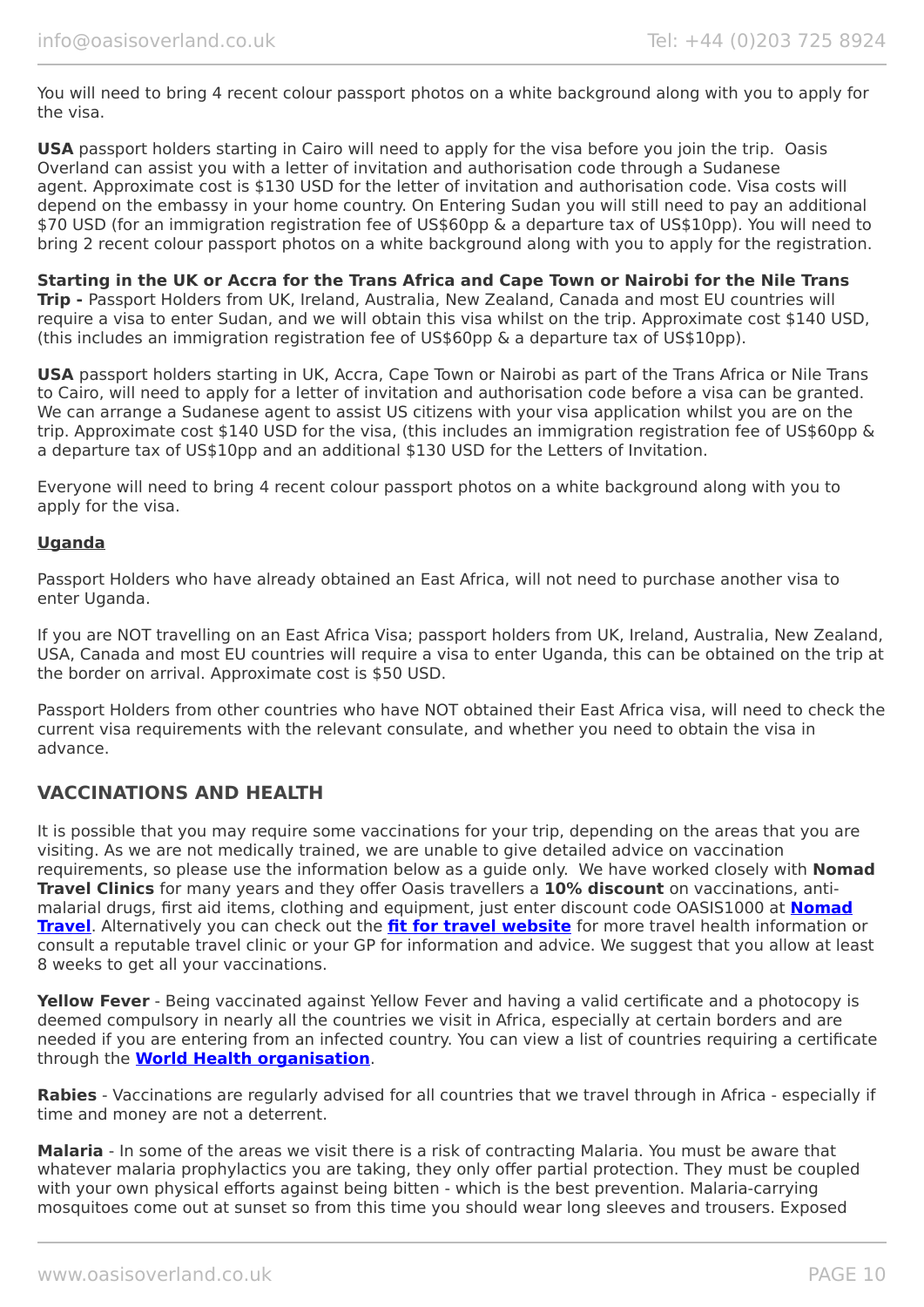skin, especially ankles, should have insect repellent containing 'Deet' applied to them. Your crew will advise on where the worst affected areas are on the trip. There are a number of prophylactic malaria treatments on the market & requirements change. It is also wise to take a sample of whichever prophylactic you choose, a few weeks before you leave. This way you may determine early on if you have any adverse reactions so you can change the regimen if necessary. Please consult a reputable travel clinic or GP for advice. For more information visit **[www.nomadtravel.co.uk](http://www.nomadtravel.co.uk/)** or **[www.fitfortravel.scot.nhs.uk](http://www.fitfortravel.scot.nhs.uk/)**

**Dengue** - Unlike the malaria mosquito, which bites at night, the dengue carrying mosquito bites during the day. Some areas we travel to do have occasional outbreaks & it is therefore advised that you take care not to be bitten during the day as well as at night. There is no vaccine available.

**Health** - To join our trips you should be in good general health. Your medical insurance company must be told if you have any pre-existing medical condition / allergy or if you are on any regular medication, otherwise you may not be covered under your policies for these. Our crew will need to know of any medication or conditions you may have. For general health advice log onto **[www.nathnac.org/travel/](http://www.nathnac.org/travel/)**.

#### **TRAVEL INSURANCE**

It is a compulsory requirement that you have adequate travel insurance before you join any Oasis Trip & at the very least are insured for all necessary medical & repatriation costs incurred.

You will be asked to provide the following details in **My [Oasis Account](https://oasisportal.eecsoftware.com/)** if you have not already done so: travel insurance name, insurance policy number & insurance emergency telephone number. You will also be required to give a copy of your policy with this information to your Tour Leader on arrival with confirmation that the policy duration is sufficient to cover you for the entire duration of your trip. It is also wise to leave a copy of your insurance policy with a friend or relative for safe keeping.

We believe that your safety and holiday enjoyment are very important. It is a mistake to think that "it will never happen to me". It is also very important that you are covered for all the activities that you may wish to undertake while on our trip. It is extremely important that you check the full extent of your cover related to 24 hour Medical Emergency Assistance. In the event of you needing medical treatment you want to know that you have the best cover available to you. Your policy should include adequate Medical Emergency and Repatriation cover as well as Cancellation, Baggage and Personal Liability cover. You need to be aware of EXACTLY what activities your policy covers you for. Please note that skiing is not usually covered in most insurance policies.

We offer tailor made Overland Adventure Travel Insurance that covers most of the adventure and sporting activities on our trips.

For further information on the insurance we offer, the activities covered and costs, check out the **[Travel](https://www.oasisoverland.co.uk/travel-insurance) [Insurance](https://www.oasisoverland.co.uk/travel-insurance)** section of our website. You can purchase our insurance by logging into **[My Oasis Account](https://oasisportal.eecsoftware.com/)** and click 'Buy Insurance' or through the following **[link](https://www.campbellirvinedirect.com/oasisoverland/)**.

#### **MONEY, BUDGETS AND LP**

#### **Local Payment (LP)**

LP is part of your overall trip payment and is the most cost effective and practical way to get hard currency to Africa to pay for a variety of your day to day local costs (i.e. all meals prepared by the group, campsite/hostel fees, gas, and certain activities listed on the trip page) which cannot be pre-paid from the UK. It is a guaranteed amount, set before your trip departs, and unlike 'group kitty' systems we will not ask you to contribute more once the trip is underway.

**Please note:** Your LP is payable to your Tour Leader on the morning of departure in US\$ Dollars CASH ONLY. Make sure that all your notes are in good condition. Old, torn or marked notes are often refused by the banks and we will therefore be unable to accept them either. Please do not bring all of your Local Payment in US\$100 notes and also make sure that they are post 2013 and do not have a serial number starting with CB**.**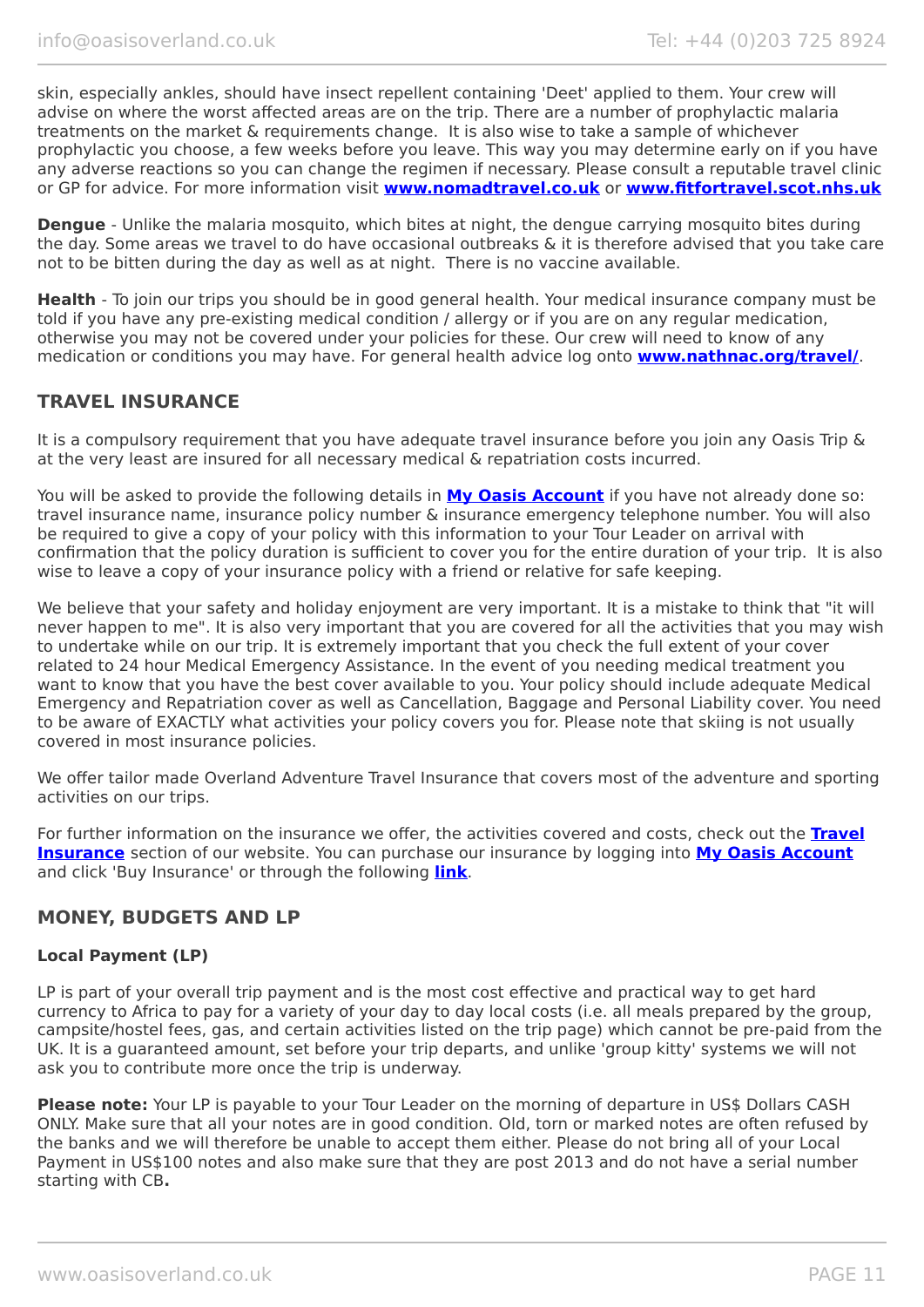#### **How to bring your currency?**

Past Oasis travellers have fed back that, as a general rule it is best to bring your money in **US\$ dollars cash**, although you could also bring a combination of US\$ & £GB if British pounds are your home currency. It will depend on the exchange rate at the time of your trip as to which currency is better, but we suggest that US\$ are the preferred option for East Africa, whilst £GB can also be easily exchanged in Kenya, Tanzania and Southern Africa. PLEASE NOTE YOU SHOULD DEFINITELY BRING AT LEAST 50% of your money in cash. You will need to pay for your visas and many of the optional excursions using cash and there will be times when you need cash to change into local currency. Some travellers worry about carrying so much cash with them, however all Oasis Overland trucks are equipped with an onboard safe for the security of your money and passport.

We also advise to bring £50 worth of SA Rand in Cash, as this may be needed if we arrive into Namibia or South Africa on a weekend & the banks/ATMs are closed (only if you are travelling to these countries).

**Make sure that all your notes are in good condition. Old, torn or marked notes are often refused by the banks and shops. Please ensure your notes are dated post 2013 and do not have a serial number starting with CB.** Scottish pounds are also not accepted.

Please remember that Visas need to be paid for in US\$ CASH ONLY!

#### **Spending Money**

From past trips and traveller feedback £100 to £145 per week should cover costs such as some meals out (on average 2 per day are supplied), soft drinks and beers, email & communications, souvenirs and other general spending. Personal spending habits & budgets differ greatly from person to person. Budget on **visa costs** (see visa section above) and **optional activities** separately (see optional excursions page) & allow extra for your **Local Payment** contribution**.**

#### **Changing money**

Change your money only at banks, hotels, airports or forex bureaus. It is illegal to change money on the street, as these people will normally be opportunistic thieves or undercover police. Your crew will advise you where & when you can change money & with what means. It is also a good idea to have a small CASH emergency fund, to allow for the unexpected.

#### **Credit & Debit Cards**

If you are intending using your credit or debit card, we suggest taking more than one card with you as you may find that your card is not accepted in the first ATM you try. Visa and Maestro cards are best. **We do not recommend using MasterCard based cards in Africa as they have very limited access through large parts of Africa.** Please note that usually you will be given local currency and NOT US\$ or £GB. We recommend that you inform your bank that you will be using your card abroad to avoid it being blocked. Please see the optional excursions page for activities that can be paid for using a Credit or Debit Card. Commission rates vary between 2-8%.

#### **Pre-Paid Travel Currency Cards**

These cards are similar to normal Credit and Debit cards but they can be pre loaded with cash before you travel with a set amount allowing you to withdraw this cash using the card at normal ATMs. It is a more secure way to access cash on your trip, but again do not rely on these as your sole means of funds on a trip - (please refer to the ATM section). Several banks and companies now offer these cards, but be sure to look into the rates for withdrawing cash when making your decision. When using these cards abroad you will use them to withdraw the local currency from an ATM and not the currency that you loaded onto the card.

#### **ATMs**

These are available in most major cities along our route and allow you to withdraw local currency only. We discourage you from relying on your ATM card as a primary source of funds in case it is lost/stolen/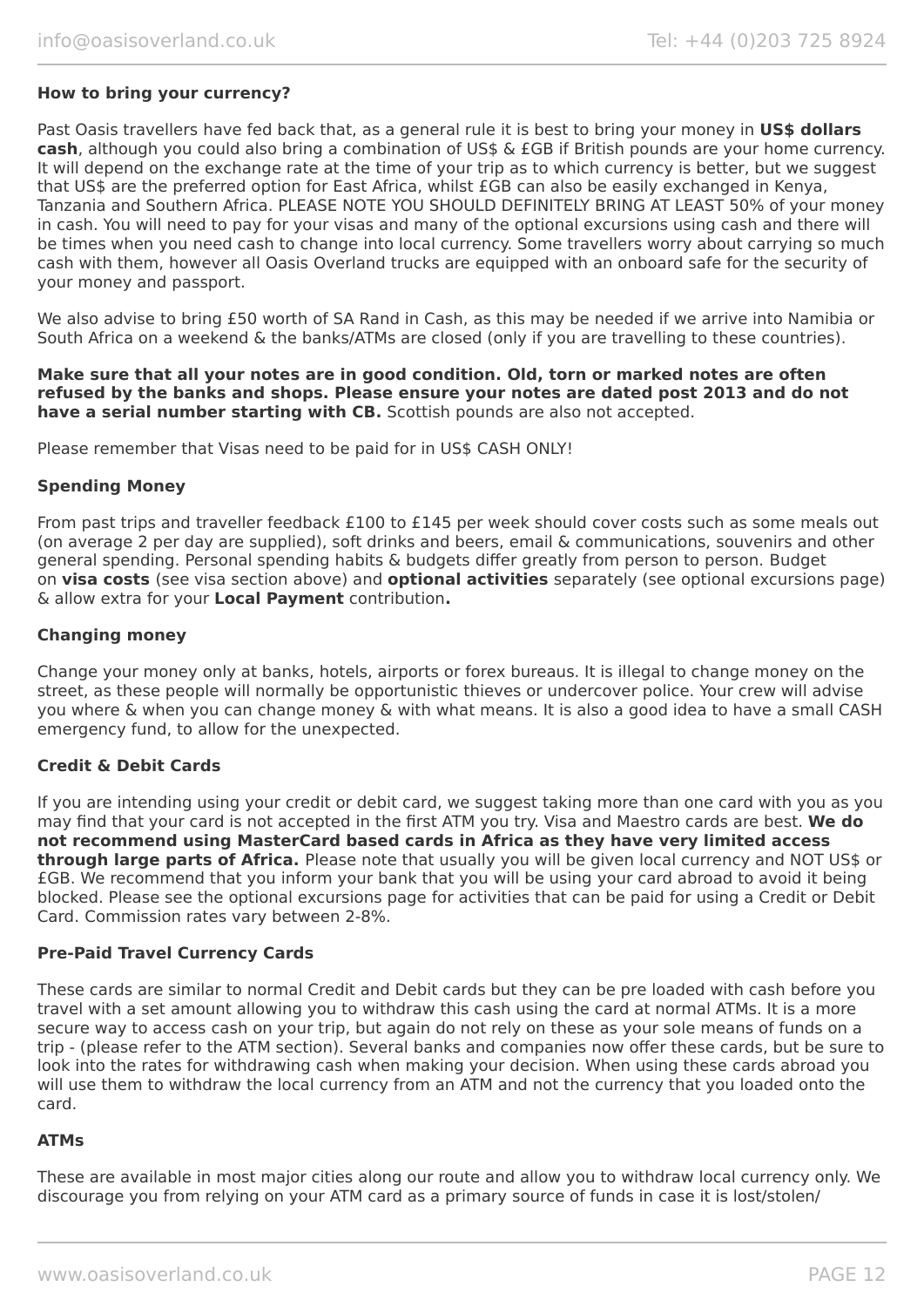swallowed, or the machine isn't working. In some destinations we probably won't even see a bank or ATM for days on end so having hard currency to exchange is essential. Besides memorising your PIN, it is also important to be aware of your daily withdrawal limit and bank withdrawal costs. Please note that although Zimbabwe's currency is US Dollars it is not currently possible to obtain USD cash from ATMs or banks due to the country's cash shortage.

#### **Tipping**

Is often expected and relied upon. It is often more than a reward for services well done, but, as wages are extremely low, it is an accepted means of supplementing an income. If you would like to leave a tip for any activity/individual, you could organize this as a group and give a tip at the end. A recommended amount for restaurants is usually 10% of your total bill and similar for activities. Some countries also add an extra Government tax on restaurant bills.

Because it can be difficult to know what to tip, and because it has such importance in some areas both economically and culturally, there may be times and activities for which your crew will make it clear what level of tipping is 'customary/expected'. They may also be quite enthusiastic or assertive in encouraging you to take account of these suggestions. This is motivated by the knowledge of how important tipping can be, and the offence or confusion that can be caused when local people are tipped poorly. In the end, tipping remains at the discretion of the individual, but our crew will continue to advise on normal or average rates, and we would ask you to carefully consider the economic or personal impact of being seen as 'under tipping'. We know that many who travel with us are on a tight budget, but ask you to consider that those we work with locally may also face financial hardship, and also work very hard to try to give you unrivalled service/ experiences.

As a very rough guide, we would suggest that you budget for an amount equal to 10% of the local payment for your trip, plus 10% of the cost of any of the listed optional excursions that you wish to do. The amounts you end up tipping may vary from a rigid 10%, but hopefully this will help you budget in general.

In the past we have been asked by travellers about tipping your Oasis Crew. If you choose to do this, it would be budgeted separately from the above. Our guys work very hard at making your trip a great travel experience. Working overseas can often be challenging and they are pretty much on call for you 24 hours a day, so it's appreciated as a thank you for hard work and good service, but of course not mandatory. Our suggestion is to budget around US\$1 a day.

#### **CLIMATE**

Daytime temperatures in Egypt and Sudan can exceed 35C, with nights dropping to 3 or 4C (especially in the desert areas. Daytime temperatures in Ethiopia are cooler due to the altitude - especially in the highlands (Gondar, Lalibela) where it can get chilly especially at night.

In East Africa (Kenya, Uganda, Tanzania) the year is loosely divided into the 'short' rains (November) and the 'long' rains (March to May). The 'rains' usually last for one or two hours each day followed by hot sunny weather. Nights can be surprisingly cold at higher altitude in western Uganda, Ngorongoro Crater & the Rift Valley.

In Southern Africa (Malawi, Zimbabwe, Botswana and South Africa) the 'dry' season is April to October when the nights can be quite cold (May to August usually being the coldest months). From November to March the weather is hotter and there is summer rainfall, although this is very intermittent when it may not rain for months, or it can rain for a day at a time. **[View African Climate Chart](https://www.oasisoverland.co.uk/trans-africa-climate-chart)**

#### **WHAT TO TAKE**

The less you take the less you have to pack, wash & lug home & you can always pick up extras along the way. Most people make the mistake of bringing too much gear. Clothes washing or laundry facilities will be available at least once a week. You will be travelling in the heat & camping in the cold, so bring clothes for all climates; rough stuff is best. Pack according to season: allowing for extremes in temperature (from the constant baking heat in the dry season to the cold and occasional frost overnight in the south). Make sure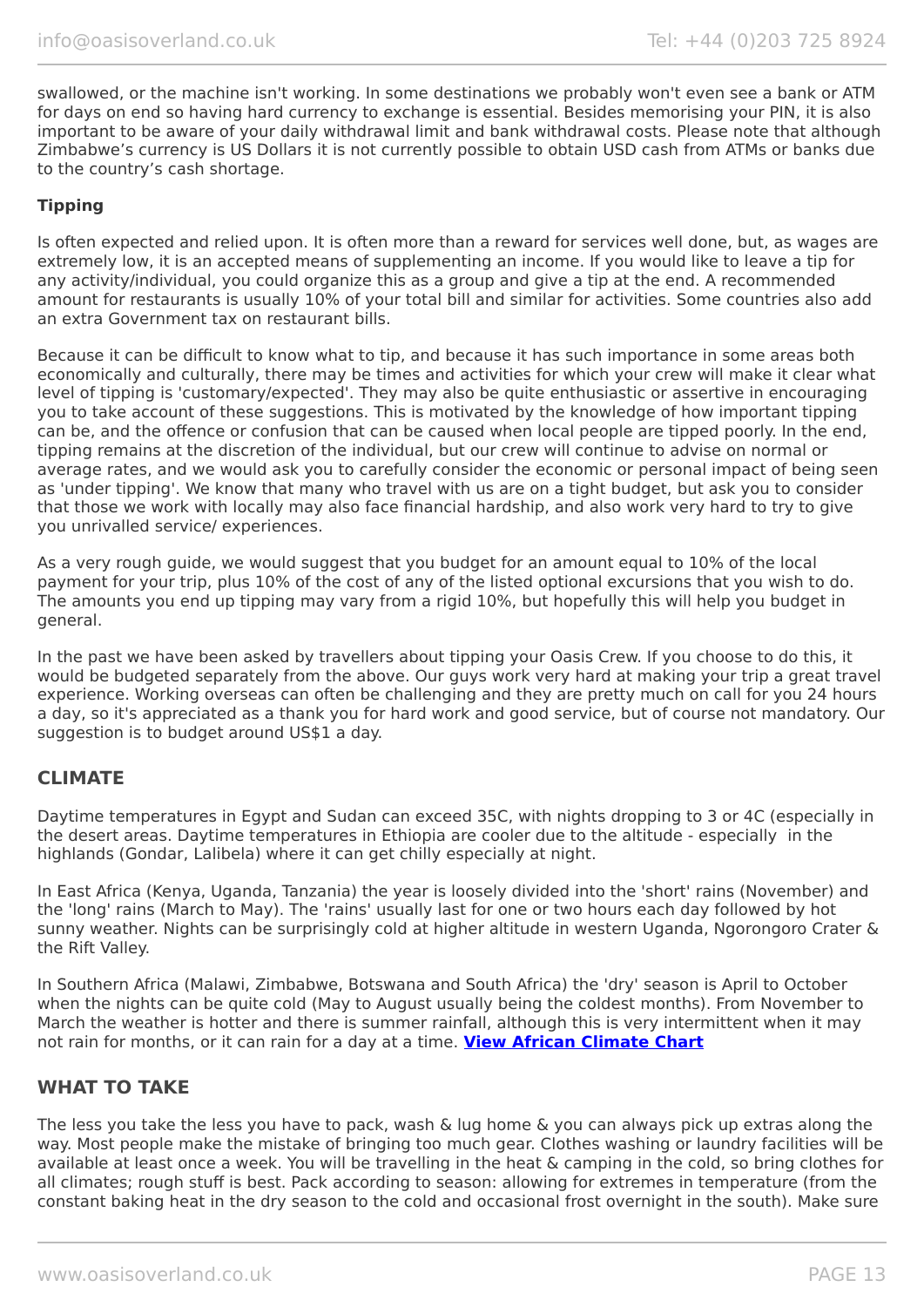that you bring your gear in a traditional soft sided 70 - 90L rucksack or holdall - suitcases are not suitable. **Remember baggage is limited to 20kg per person plus one day bag.**

- Sleeping Bag 3 to 4 season bag, depending on season, & sleep sheet
- Foam sleeping mat or thermarest & repair kit
- Small day-pack or small bag to carry daily items
- Soft rucksack or holdall (NOT rigid suitcase)
- Water bottle for personal use we recommend Water-to-Go (see below Responsible Travel)

- One pair of trainers or boots
- Sandals/flip flops/jandals/thongs
- Underwear/socks
- T shirts/shirts
- Shorts/swimwear
- Jeans/trousers/jog pants/leggings
- Skirt or dress
- Sweat shirt/jumper
- Jacket/fleece & waterproof jacket

#### **Recommended Medical Kit List**

- Antiseptic ointment/Antihistamine cream & tablets
- Nurofen or equivalent pain-killer
- Eye-drops/bath
- Anti-diarrhoea treatment
- A couple of bandages (elasticated & triangular)
- Medication for personal allergies/asthma etc
- Insect repellent containing Deet

#### **Equipment Toiletries - Most available to buy on trip**

- Soap, shampoo, toothbrush/paste, antibacterial hand wash, lip balm & moisturiser
- Sun block  $35 +$  after sun, hat & sun glasses
- Tampons (can buy in most places)
- Contraception

#### **Clothes Personal Effects**

- Camera with protective case, spare batteries, film/ memory card
- Torch & spare batteries (head torch is best)
- Travel adaptor plug/charger (for cameras & mobile phone batteries)
- Money belt
- Personal stereo there is a stereo on the truck with iPod/MP3 adaptors
- Towel &/or sarong
- Some suitable antibiotics as recommended by your doctor for infected cuts or to treat severe dysentery
- Rehydration sachets/vitamin tablets
- Assorted plasters
- 1 Course of malaria treatment
- Malaria Tablets see Vaccinations & Health section

Even though our trucks are equipped with a comprehensive medical kit, we advise you to bring a small personal medical kit as our truck kit is not for general everyday use. It will also be your responsibility to carry your kit on included excursions and optional activities as some local operators may not have medical kits to hand.

**What to wear** - Keeping your arms, shoulders and legs covered will go a long way to prevent causing offence and hassle to yourself. This is true for men as well as women (especially in Morocco, Mauritania, Sudan, Egypt and predominantly Muslim countries). Avoid wearing tight or revealing clothing, but generally on beaches you can wear what you like. Attitudes range from fairly liberal in such places as the Red Sea coast, to fairly conservative in some of the small towns. Cities and large towns are also fairly relaxed, but outside these areas dress conservatively.

#### **PHOTOGRAPHY AND ELECTRICAL EQUIPMENT**

**Cameras (incl. Digital & Video Cameras) -** An easy to use 'point and shoot' will get you some good photos. For memorable shots, it may be worthwhile investing in an SLR camera, but be sure to get some practice in before the trip! Most towns and cities have internet cafes where you can download onto CD/ internet sites - but don't rely on it. Internet speeds can be slow for uploading photos to social media or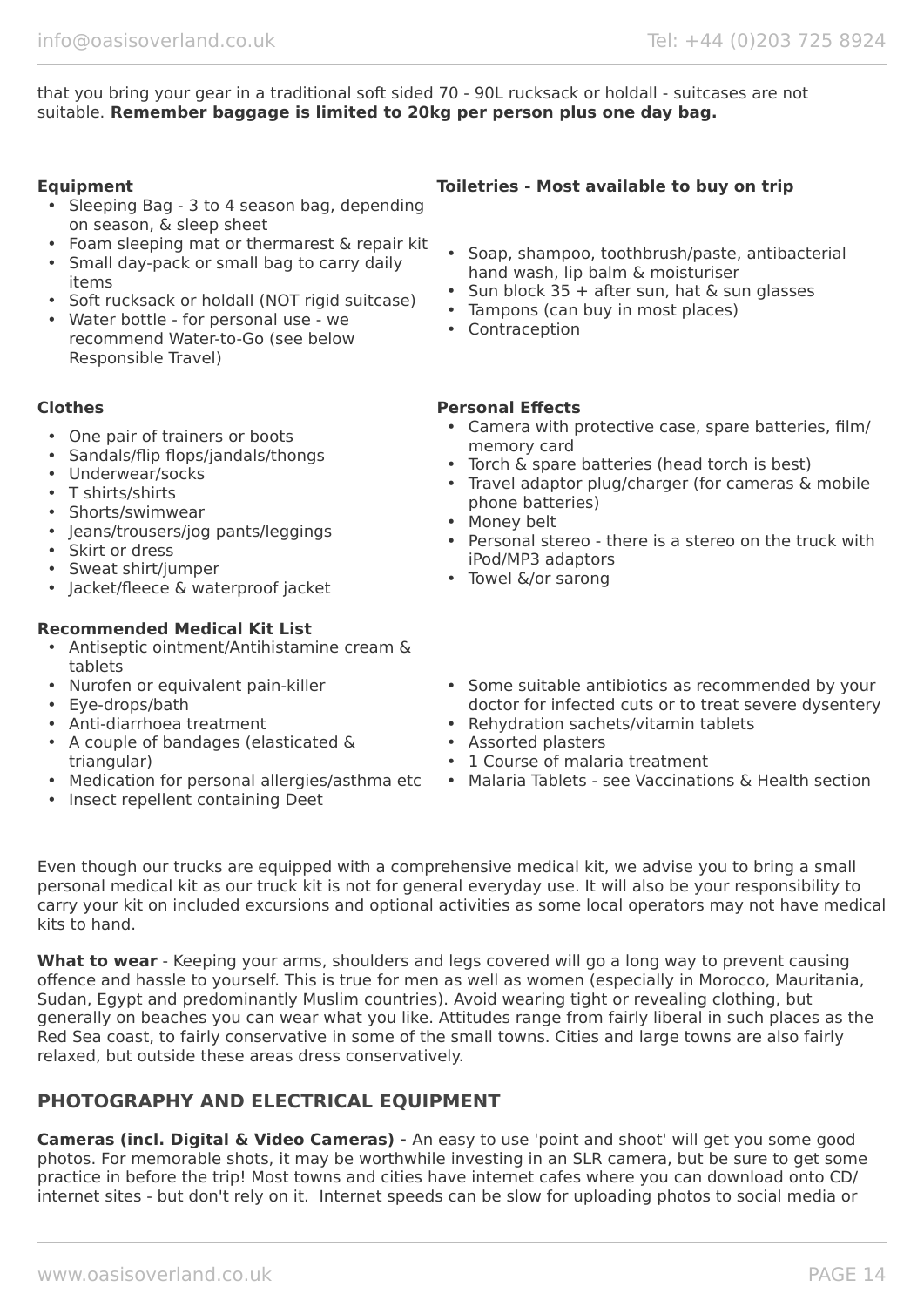#### the Cloud.

**Photography -** Be aware of your surroundings when taking photographs and filming. Some locations will be sensitive or have local laws banning photography. For example it is usually forbidden to use cameras at borders or around government buildings, military installations, bridges and airports or to take photos of local officials. If you do take photos or film where it is not permitted you may find yourself being questioned by irate officials who may decide to confiscate your camera or instruct you to delete all the images/footage on your device. If in doubt ask for permission, or if there is no-one to ask use some common sense.

**Drones -** As the use of drones becomes more common, countries throughout the world are gradually updating their laws and restrictions on usage. The specific regulations will vary from one country to another, so do check the UK Foreign and Commonwealth Office advice for the latest information. As with cameras, use your common sense if you do use a drone and avoid operation in sensitive areas. If you plan to bring a drone on your trip with us please contact us first to ensure there will be a suitable place to store it while on your trip.

**Electrical charging & power supply -** It may be difficult to find a power source for charging at times, so a spare battery is a must.

Consider a 12V in-car charger (our vehicles are equipped with a couple of 12 volt cigarette lighter charger sockets - truck trips only) or bring along your 230V mains charger and travel adaptor plug for use at some of the hotels, hostels and campsites we stay at.

NOTE: 12V - 230V inverters cannot be used on our vehicles because of the power drain they cause.

Log onto **[www.whatplug.net](http://www.whatplug.net/)** for information regarding the different electrical plugs and voltage used in each country.

#### **CONTACTING HOME**

The internet and WiFi are available in many towns / cities you will visit. Do bear in mind that the connections can be unreliable and will not always be as fast as you are used to at home. If a lot of people try to use the internet at the same time the speed will be slower still, especially if trying to make Skype calls or upload photos / videos. During periods of the trip where we are wild camping, internet will be less common.

Some travellers choose to take an unlocked mobile phone with them and buy local SIM cards in each country, allowing them to use mobile data. If you particularly want or need regular internet access this may be a good option. Telephone calls can be expensive usually £1 to £5 for a three minute call.

**Online Diaries** - A great variety of free "travel blogs" are now available online, they are a good way of keeping relatives and friend up to date with what you are doing and a good place to upload photos, collecting messages as well as keeping a record for yourself.

#### **RESPONSIBLE TRAVEL**

#### **Before you go**

- Remove unnecessary packaging before you go waste disposal facilities are often stretched or non existent in the places we visit. To avoid unnecessary pollution of local water supplies take environmentally friendly toiletries with you.
- Why not invest in a wind-up or solar-powered torch or media player before you travel or at least rechargeable batteries.
- Learn some of the local language and read up on the local history/culture before you go. You'll get so much more out of your trip.
- Why not pack some pens/pencils exercise books in your rucksack and they can be donated to a local school or project while you're away. You can also purchase these items cheaply, locally which will help local businesses.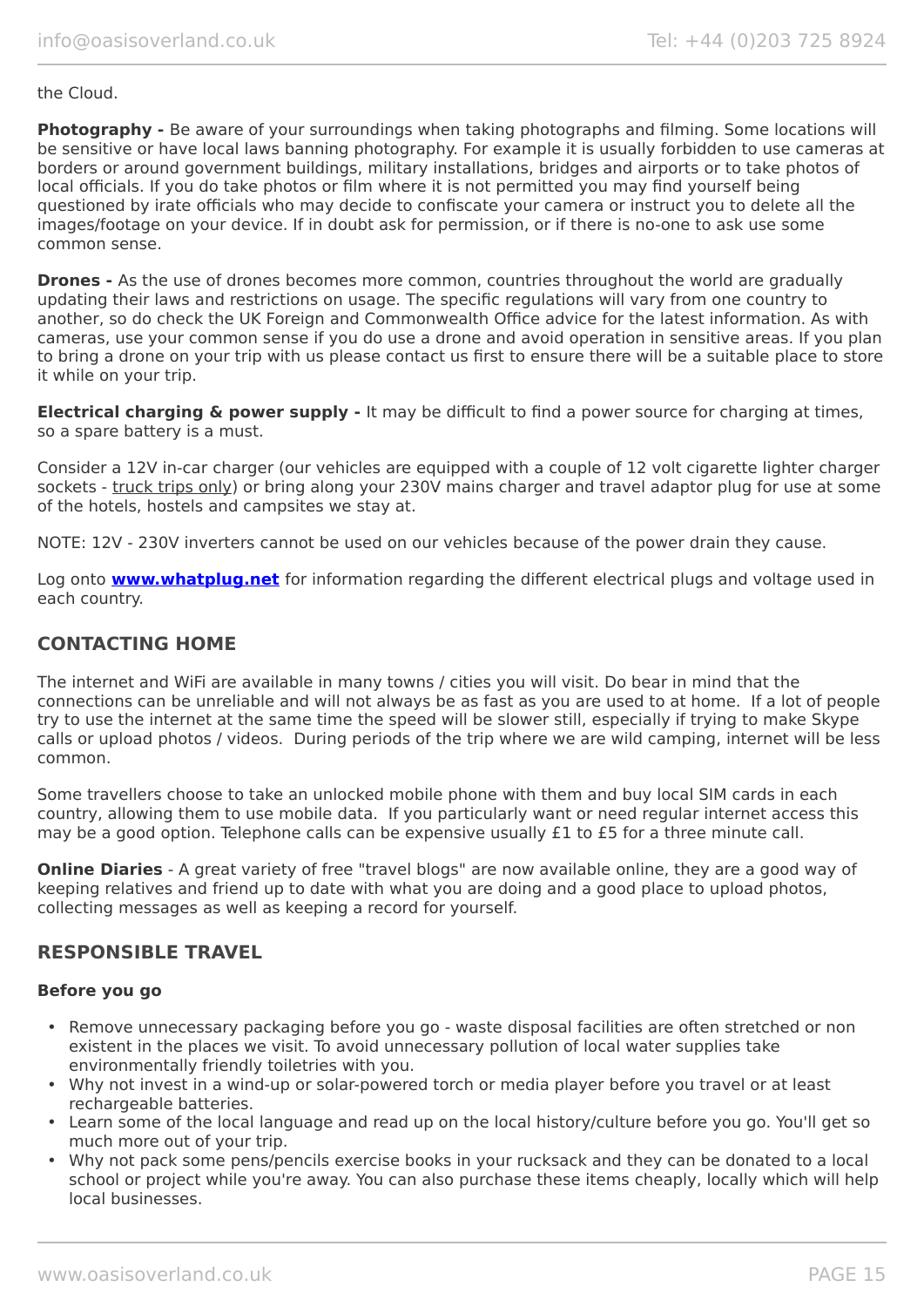- Take a sturdy water bottle with you from home that you can re-use throughout your trip. We carry large quantities of purified water with us on our Expedition vehicles and it is much better for the environment if you drink this, rather than purchase bottled water along the way. (It also saves you money).
- Water-to-Go: Oasis Overland have partnered with Water-to-Go to help reduce the number of plastic water bottles consumed during a trip. Water-to-Go is a filtration system that eliminates over 99.9% of all microbiological contaminants including viruses, bacteria, chemicals and heavy metals from any non-salt water source. Click here and enter the code OASIS15 to purchase your **[Water-to-Go](https://watertogo.eu/partnerships/oasisoverland/)** products at 15% discount. Water-to-Go will then donate a further 15% to Oasis Overland Charity projects.

#### **While you're travelling**

From experience gained in running trips, we have developed our own practical and manageable environmental policy which all of our crew practice on the trips we operate, and they will share this information with you at the start of your trip. We welcome your input on this, plus any new ideas you may have, to improve our existing procedures. As a guide here's a few tips to bear in mind.

- Don't waste water. It is a scarce resource in many of the places our trips visit. On all our Ultimate and Overland Expeditions we carry large quantities of purified water with us. We encourage you to refill your own water bottles from this supply, rather than purchase bottled water along the way-much more environmentally friendly and saves you money.
- Never buy endangered species or endangered habitat products. Apart from the fact of it being illegal it also encourages the trade to continue.
- Look after and preserve the areas we visit. Be careful about stepping on coral reefs or trekking on undesignated tracks.
- Buy locally made crafts and products helping to support the local economy.
- Don't feel when bargaining that you have to get the cheapest price possible just for the sake of it. Pay what the item is worth to you & don't worry about what someone else has paid.
- Try the local food and drinks this will help to support local farmers and food sellers. Sitting in a local cafe is also a great way to meet local people.
- Dispose of litter appropriately on your trip. This includes cigarette butts. Not only does litter look unsightly it can be lethal to wildlife.
- Where any toilet facilities exist, however unsavoury they might seem to you, they should be used. Where they do not, always bury your waste and make sure it is never near (at least 30m) a water source.
- When game viewing do not encourage your guides to get too close to the wildlife so that their natural behaviour is impeded.
- Respect local customs, traditions and beliefs of the people in the different regions that you travel through.
- Do not take photos of people, ritual events or special places unless you have asked first. Dress appropriately according to local codes and show respect around religious festivals.
- Recycling is almost non-existent in many of the areas and countries we visit we do the best we can with limited resources & space on our vehicles.
- For books dedicated to travelling more responsibly & ethically see: **[www.tourismconcern.org.uk](https://www.tourismconcern.org.uk/)**

**Community Projects** - Oasis are active in raising awareness and providing support to a number of projects and local schools where we believe we can make a positive difference. More information on the **[projects we support](https://www.oasisoverland.co.uk/responsible-travel/charities-we-support)**.

#### **SECURITY**

All major cities have their share of petty crime (just like our cities) and sensible precautions need to be taken. Wearing expensive looking jewellery or watches and carrying cameras will draw unnecessary attention to you. Leave valuables such as passports and excess money in your hotel safe or truck safe (we recommend carrying a copy of your passport details page at all times). You may find a simple money belt is more discreet than a bag. Always be aware of your surroundings and when approached by people you do not know, use your common sense. At night in cities it's best to use a taxi, rather than walking around the streets, single women in particular need to be careful and we would suggest that it is safer to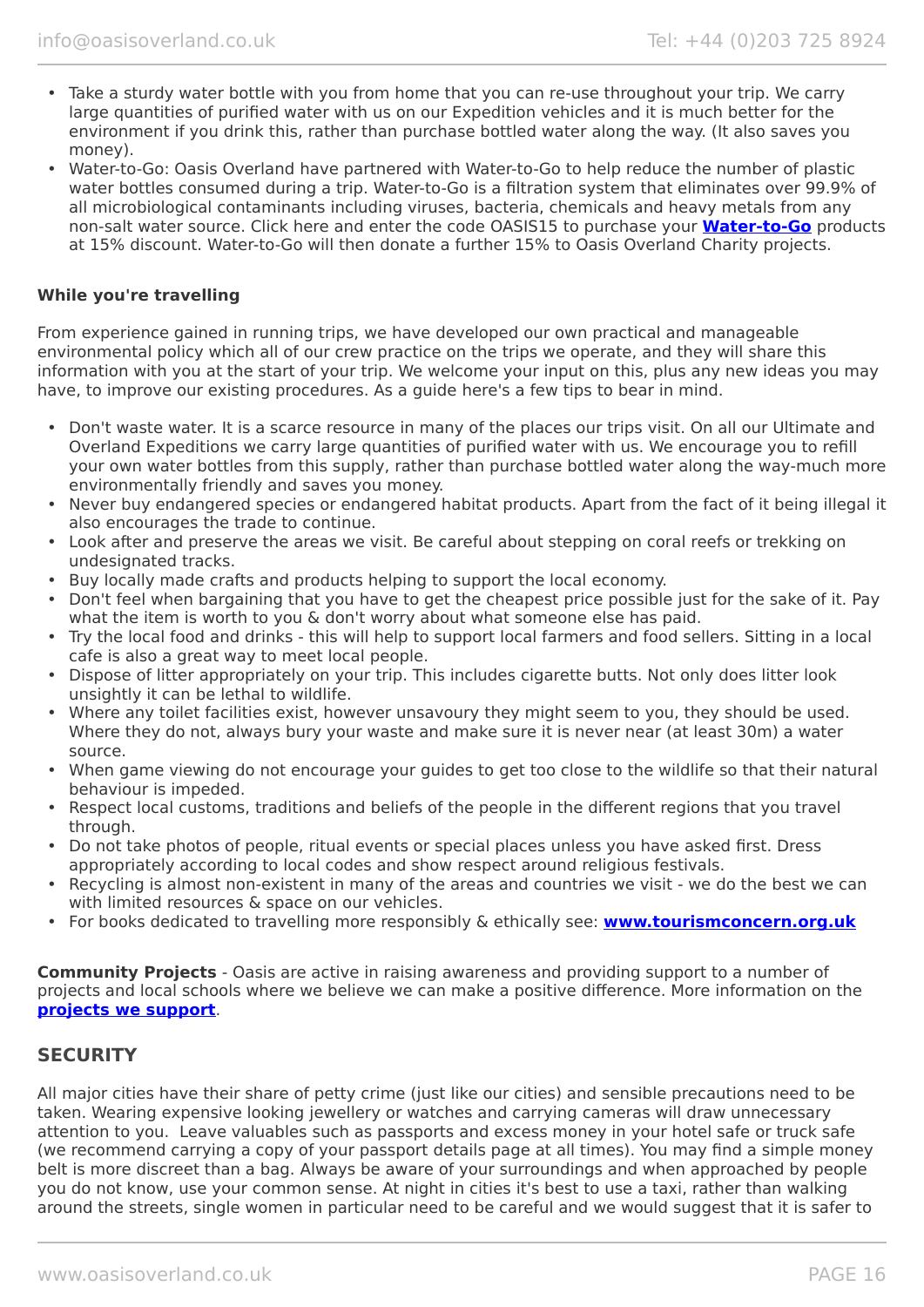be in a group.

**On board the truck -** Each vehicle is fitted with a hidden, lockable safe to be used for money, passports and important documents. Group member will be responsible for the safe and Oasis Overland cannot accept any liability for clients' personal or monetary contents kept in the safe or on board the truck. We advise you to not take items of value that are not essential for the journey. In certain areas a roster may be drawn up for the group to share the task of guarding and keeping

**FCO Advice -** The UK Foreign and Commonwealth Office (FCO) offer country-specific advice, regarding not only security but also entry regulations, local laws and customs and health. We strongly recommend all travellers visit the FCO website, or the equivalent in their home country, to familiarise themselves with local conditions and potential issues in the countries they plan to visit before committing to a trip with us. You can view their website **[here](https://www.gov.uk/foreign-travel-advice)**.

As an adventure tour operator, some of our trips will travel to areas that are rarely-visited and occasionally attract negative publicity. We are not in the business of taking our travellers or indeed staff to regions that we consider dangerous and **the safety of all who travel with us is always our main priority**, but as a discerning customer we understand you will want to be aware of any risks before travelling. We liaise with the FCO on specific regions or areas as necessary, as well as monitoring open media outlets and political risk resources, and speaking to our contacts on the ground.

In some rare cases, our trips may have to travel through areas against which the FCO either 'advise against all but essential travel' or 'advise against all travel'. When our trips travel through these areas we will carry out all due diligence and notify you in advance. This advice can change without notice. In these instances you will need to ensure you have full and comprehensive travel insurance that includes cover for these areas – some policies will exclude them. We are able to provide additional cover, if required, at additional cost. It may also be required that you read and sign a short information sheet confirming you have been advised of the risks and agree to travel contrary to the FCO advice.

If you have any questions at all about the safety or security of your trip, please do not hesitate to contact us and we will be happy to discuss your trip in more detail.

#### **ADDITIONAL INFORMATION**

#### **Gorilla Trekking Permit**

On our trips to Rwanda & Uganda, the opportunity of being up close and personal with a family of highland Mountain Gorillas, has to be classed as one of the most amazing wildlife encounters in Africa. You may see a variety of monkeys, chimpanzees and buffalo on the hike as well. Accompanied by park rangers, you will track these rare, gentle giants who live on the forested slopes of the Virunga Mountains or Bwindi Impenetrable Forest National Park. Full payment is required at the time of booking and is subject to availability. Once requested your permits cannot be refunded or exchanged.

**Trekking the Gorillas -** The trek to find the Gorillas can take several hours and you will need to be in reasonable physical shape. For much of the trek you will be in high grass or thick vegetation & it could well rain, so wear protective clothing (to prevent being scratched) & waterproofs as well as good walking boots or shoes. Once your guide has located the Gorilla family you will be permitted to view them for strictly 1 hour. A maximum of one group of eight people per day are able to visit each Gorilla family. Your group will be accompanied by a tracker/guide & an armed park ranger. Time passes quickly when you are with your Gorilla family so remember to put away your camera and enjoy the experience for what it is rather than through your viewfinder. If we view the Gorillas from Uganda there is the opportunity to paddle out onto Lake Bunyoni in canoes and visit some of the nearby islands, or hire mountain bikes to visit nearby villages & schools. From Rwanda there will also be an opportunity to visit the genocide memorial in the capital Kigali, which is a moving and humbling experience. Please bear in mind that Mountain Gorillas are wild animals and as such there is no guarantee that you will see them. That said however, we have never had this happen on previous trips. For the protection of the Gorillas, if you are ill on the day of the trek you will not be permitted to trek (this decision is made by the rangers and wildlife authority staff alone), if there are permits and time allows with our itinerary, it may be possible to trek the following day at very little or no extra cost - this will be dependent on receiving permission from the local authorities and regulations at the time. There are no refunds or transfers under ANY circumstance for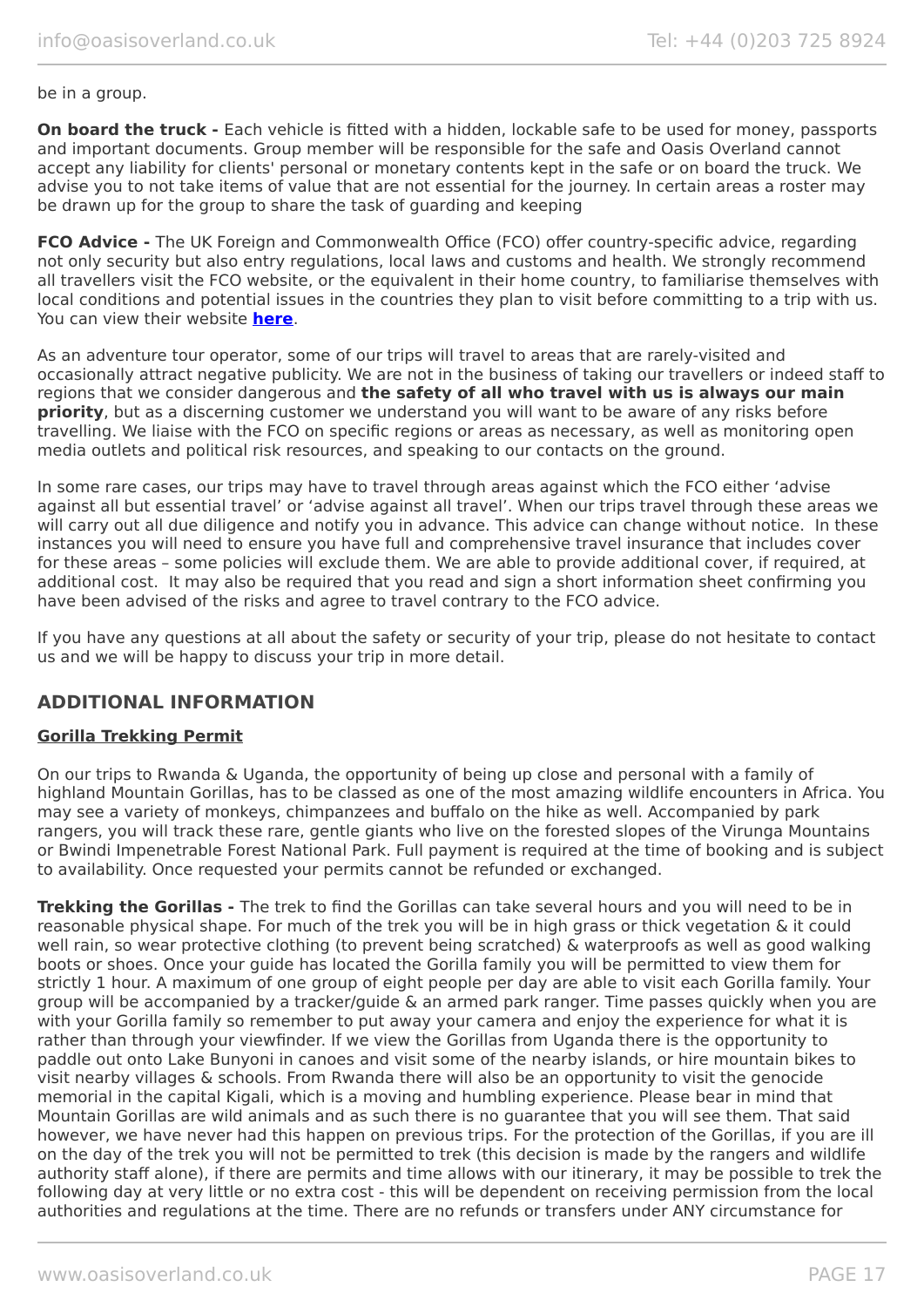cancellation, no show or non allowance to trek.

**How to request a Gorilla trekking permit -** In order for us to confirm your Gorilla Permit, it is essential that you notify us of your interest in trekking at the same time as making your booking. This can be done by just adding the Gorilla Permit to your trip at the time of booking. Once requested your permits cannot be refunded or exchanged. We make reservations many months in advance (sometimes as early as 6 months for some dates).

The cost of securing a Gorilla Trekking Permit in advance through our local sources is payable in full to Oasis overland at the time of booking. Once requested your permits cannot be refunded or exchanged. This cost incorporates the permit cost (paid to the relevant wildlife authorities locally) and service/bank fees/transport/communication costs incurred by our local agent in order to secure your permit in advance.

Due to the popularity of trekking to the Mountain Gorillas and the limited availability of obtaining trekking permits, the Wildlife Authority responsible for organizing the permits require the following details before confirmation is granted;

- Your full passport details
- Guarantee of Full payment

**Please note:** Please be aware that before your departure, the cost of the trekking permit may change. This may be due to currency fluctuations & / or price increases by the local wildlife authority. Transport from our base in either Uganda or Rwanda to the starting point of your trek is not included in the above permit cost - which will account to an average of \$30 US pp (dependent on the number of people trekking)

#### **Just add this on to your trip when booking!**

#### **African Wildlife and the Migration**

**Wildlife -** View a **[chart](https://www.oasisoverland.co.uk/african-wildlife-chart)** detailing what animals you may see in the various gameparks and reserves we visit between Nairobi and Johannesburg.

**The Migration -** The '**[Great Wildebeest Migration](https://www.oasisoverland.co.uk/the-great-wildebeest-migration)**' has to be one of the most impressive wildlife spectacles in the animal kingdom. For those lucky enough, this once in a lifetime experience can be viewed in the surrounds of The Serengeti National Park/Ngorongoro Conservation Area of Tanzania and the Maasai Mara of Kenya and can be done before our after your trips with us.

# **WHAT TO EXPECT**

#### **LIFE ON THE ROAD**

Firstly expect the unexpected! If you are looking for a set itinerary where everything runs smoothly, then this is not the kind of trip for you. Our itineraries can change due to local circumstances, and in such situations we'll always try to minimise any disruption, but bear in mind that from time to time events happen outside our control. It is this very unpredictability which makes each expedition different, exciting and one of the most adventurous things that you will possibly ever do! As part of this adventure you will be expected to have an active involvement in the day to day running of the trip, be part of the group and get stuck in and help with various tasks, whether it's cooking meals over open fires, pitching your tent or keeping the truck clean and tidy.

#### **Itinerary**

Because Oasis Overland do not operate normal 'package holidays' the itineraries given cannot be guaranteed to run exactly as outlined. However, it is rare that we have to make major changes and in the event that we do this will be discussed with you either before or during the trip. It is important to bear in mind that should it not be possible to enter a certain country due to safety concerns, visa problems or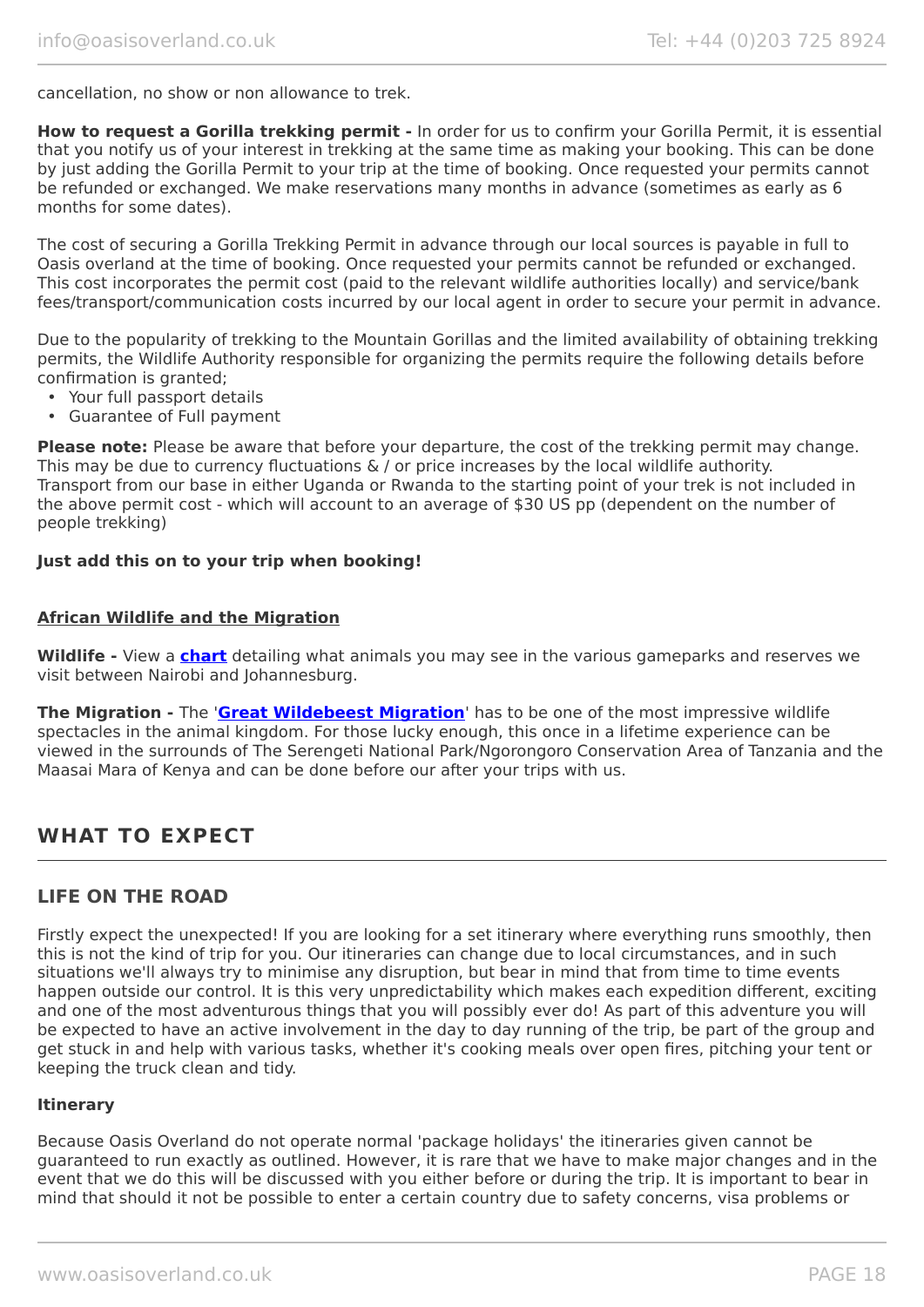political turmoil etc, and it becomes necessary to fly over a country in order to continue a trip, that all costs for flights will be borne by you and not Oasis. Should it not be possible for an Oasis trip to begin from a scheduled starting city due to border closures, civil unrest etc, Oasis will make all reasonable efforts to begin the trip from an alternative location. However, all additional costs that you may incur in travelling to the alternative location will be paid by you or your insurance company and not Oasis.

#### **Expedition Vehicle**

For most of your trip the Oasis expedition truck will be your new home - giving you a comfortable & secure base with which to experience your trip. We use purpose built truck's which have been converted especially for this expedition, which pass through all types of terrains from soft sand, mud, rock and potholed roads to tarseal. It is reassuring to know that these vehicles can handle the tough conditions that they are put through. The truck is equipped with all the equipment we may need en route, including a professionally compiled expedition Medical Kit, large water & fuel carrying capacities, an extensive range of spare parts and the kitchen sink, (well almost!) so all you need is your sleeping bag, a roll mat and your own personal gear!

#### **Seatbelts**

All Oasis Overland trucks are fitted with seatbelts. For your own safety and security we recommend that travellers wear these at all times whilst the vehicle is moving. Our overland trucks in Africa also have a 'beach area' which is a chill out zone to be used when the truck is not moving.

#### **Accommodation**

Oasis uses roomy three-person tents but only for two people. They are specially made for us to meet the tougher conditions of an overland trip and have mosquito netting sewn into the door and windows. Tents are shared (between two people of the same sex from your group unless you are a couple). We spend some nights bush or desert camping and the rest of the time in campsites. Facilities and standards at campsites vary, some are well equipped and managed and some are very basic. At bush camps you will be living off the truck, so there will be no showers or en-suite facilities! At certain campsites there is the opportunity to upgrade to a private room at your own expense if you are missing your bed.

#### **During the day**

As a guide, driving days normally start at about 8am and finish at about 5pm, with stops for lunch and buying food, seeing local sights etc. We won't be driving every day, although there are times when we will drive for two, but we will then stop for a few days and you will have free time to explore, meet local people, do some optional activities or just relax and do your own thing. Expect to sometimes get dusty & dishevelled during the day and although you will be able to shower most nights (except at bush camps), not all camps will have hot showers**.**

#### **Meals & cook groups**

When 'on the road' or camping, we usually cook using gas or over open fires in a rota system and you can expect to cook in a group of two or three people approximately once every ten days depending on the number of people on trip and whereabouts you are. Your cook group will have to decide on what to cook, utilise stocks from the truck stores and locally obtain ingredients from markets, shops etc. and rustle up a meal. But don't worry if you're not a Gordon Ramsay as the rest of the group and the Tour leader usually lend a helping hand. Here is an idea of what to expect at meal times:

**Breakfasts**: Usually simple - we help ourselves to cereal, toast, hot drinks and on occasion we will splurge with a cooked breakfast.

**Lunch**: Cold and usually quick. The cook group will put out bread, tinned supplies and maybe make a salad.

**Dinner:** Cooks come into their own in the evening, and will always attempt to cook up some delights. When the truck is parked up for a few days in a town or city most people usually like the option to eat out at local restaurants - so we often don't cook all meals when at these locations.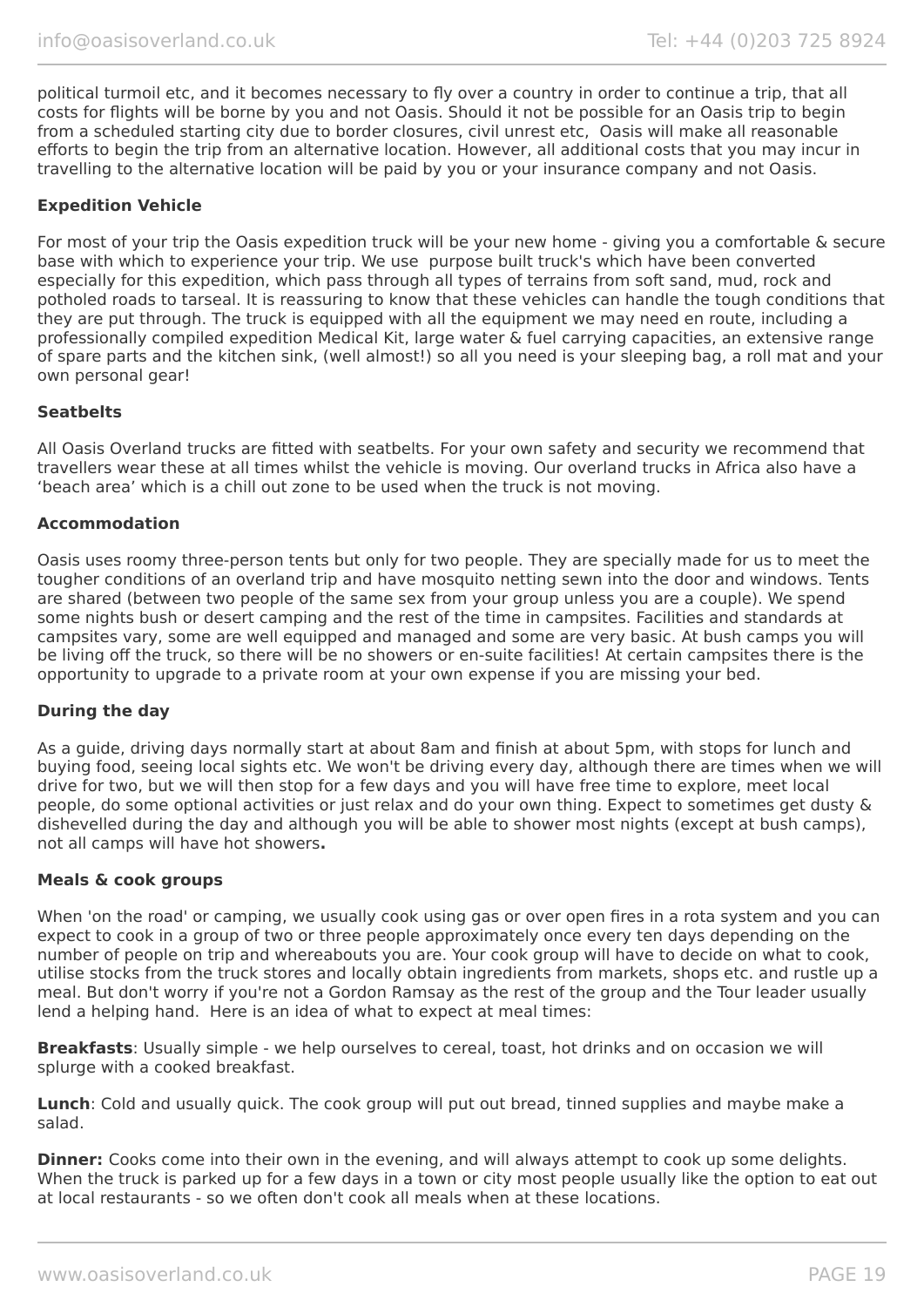**Vegetarians / Vegans / Coeliacs / Gluten & Lactose intolerance -** Our Tour Leaders will always do their best to cater for any dietary requirement or intolerance whenever possible. However we do not cater for fussy eaters. It must be remembered that the variety of dishes available may not be the same as available to meat eaters. If there is anything in particular you require in your diet or because of an allergy or would miss from home, it would be best to bring these with you, as these cannot be purchased with normal Local Payment funds due to the high cost of these specialised and often imported foods.

Remember that when eating out in local restaurants & hotels that vegetarianism or food allergies / intolerance's, are still not widely known about or understood by many local people. i.e Vegetarians or Vegans will often be offered fish or chicken in error. Most large towns and cities, or areas used to tourists, will often have more choice but please be aware that it will probably not be as varied as you are used to when eating out at home.

#### **In the evenings**

When at a bushcamp or campsite where you and your tent buddy will put up the tent, and then lend a hand with getting out the tables, stools, firewood and water containers. The fire grates need to be taken out, the fire lit and someone can fill the kettle and make hot drinks while the cook group prepares the evening meal. Then just sit back & chill and enjoy the rest of your evening!

#### **Oasis Crew**

We usually have two crew whose duties are extensive and quite demanding, with challenges ranging from driving and maintaining the expedition vehicle to a high standard, to organising visas and border crossings, arranging accommodation, pre-booking some excursions and guides, helping with shopping and cooking as well as finding the best deals, socializing and making sure everything runs as smoothly as possible. While our crew are usually experienced and knowledgeable they are not tour guides as such. Our trips pass through many countries and our tour leaders cannot be expected to have detailed knowledge of each country's history, flora and fauna and archaeological sites. Even so - they will be more than willing to pass on any interesting and useful information that they have acquired whilst on the road. A rewarding way to gain a better insight into the wildlife, cultural and historical diversity of the countries we travel through is by reading guide books as well as talking to the local people and using local guides.

Adventure travel can be unpredictable and occasionally our crew may have to amend the itinerary to take into account changing local circumstances or because of a delay at a border or because of circumstances outside our control. This can all lead to additional work and commitment for our crew who will do all they can to minimize any disruption to the trip. While our crew are essentially on call 24 hours a day 7 days a week, it has to be remembered that no one is actually expected to work these hours, so at Oasis we are realistic that within a trip there will be times when our crew need 'down time' and a chance to relax and 'let their hair down' as well. They are only human!

#### **Itinerary Changes**

Due to the unpredictable nature of this expedition - it is not always possible to follow the exact itinerary as set out below. We will always endeavour to visit all the places listed, and often more that are not. All the information regarding the itinerary is given in good faith and is subject to change, dependent on local political or country instabilities, weather, security & road conditions etc. Any major itinerary changes will be decided by the crew & company directors and will be discussed with the group beforehand whenever possible. It is also possible that the expedition may arrive later than specified into Cape Town/Nairobi or Cairo**.**

It is important to bear in mind that should it not be possible to enter a certain country due to safety concerns, visa problems or political turmoil etc, and it becomes necessary to fly over a country in order to continue a trip, that all your costs for flights will be borne by you and not Oasis.

If we do have to fly over a particular area or country we will endeavour to take in other places of interest if time permits. While Oasis Overland will cover all ground and transport costs, we have not taken the cost of flights into our pricing structure. Therefore any flights will have to be paid for by each individual.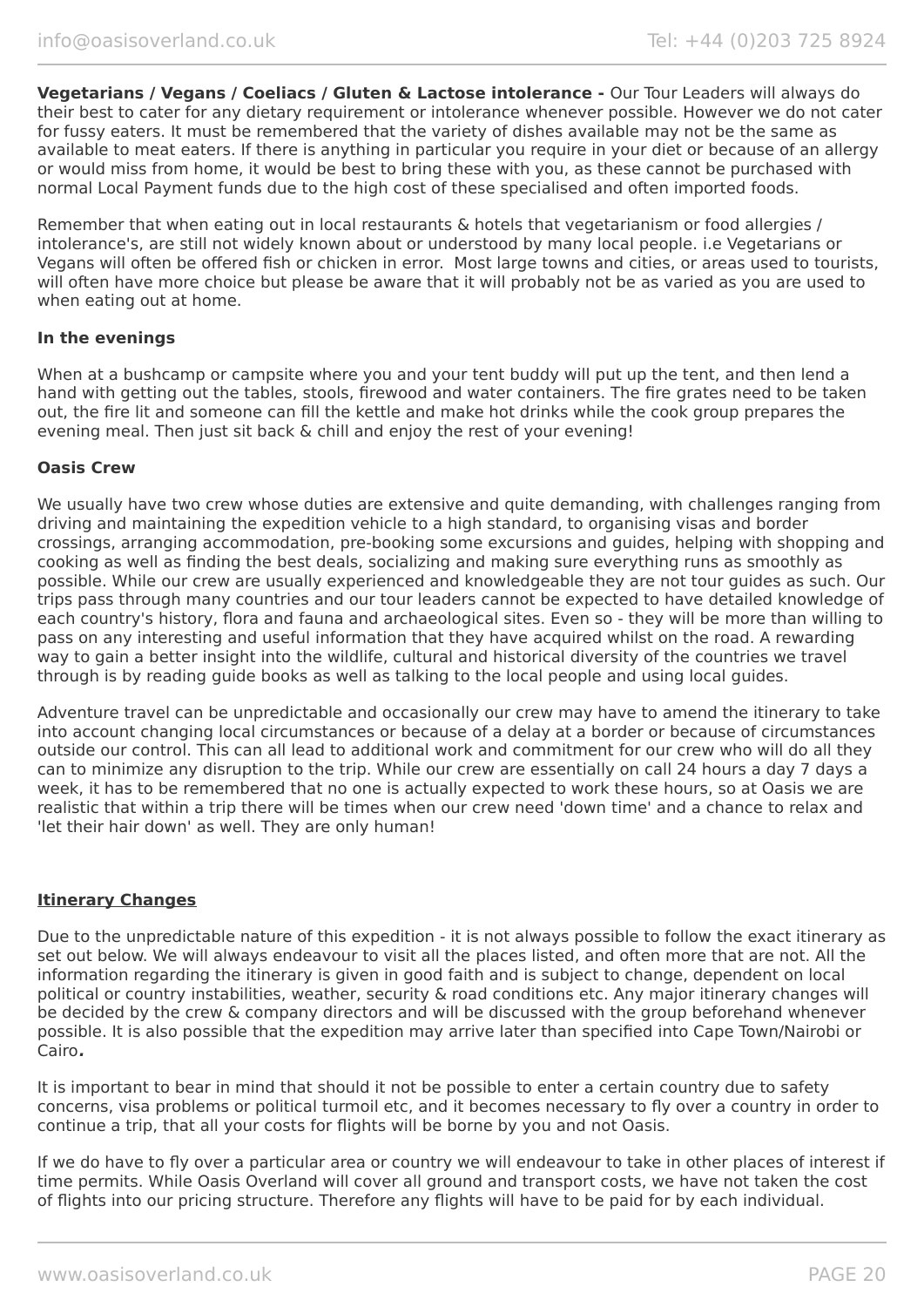Optional Excursions are paid for on the day and organised during your trip, so you can decide whilst travelling which activity you may want to do. Prices listed are only a guide and may be dependant on fluctuating exchange rates and minimum numbers. Please see below for more details.

# **OPTIONAL EXCURSIONS**

### **KENYA**

| <b>Title</b>                                                    | <b>From Price</b> |
|-----------------------------------------------------------------|-------------------|
| Crater Lake - entry & guide (Min 4 people)                      | US\$47            |
| Elsamere Visit                                                  | US\$12            |
| Giraffe Centre                                                  | US\$10            |
| Hells Gate National Park (entry and bike hire - min 3 people)   | US\$57            |
| Return Transport to Elephant Orphanage - Per Car (Max 4 people) | US\$25            |
| Sheldrick Elephant Orphanage - Entrance                         | <b>US\$6</b>      |

# **UGANDA**

| <b>Title</b>                                | <b>From Price</b> |
|---------------------------------------------|-------------------|
| Horseriding - 2 to 3 Hours, from            | US\$50            |
| Jinja Sunset Cruise                         | US\$45            |
| Mountain Bike Hire - 1 to 4 Hours, from     | US\$35            |
| Pygmy Island Day Trip on Lake Bunyoni       | US\$25            |
| Soft Power Education - Volunteer Day        | US\$25            |
| Quadbiking - 1 to 4 Hours, from             | US\$50            |
| Tandem Kayaking                             | US\$160           |
| Transport to Gorilla Trek                   | US\$30            |
| VCD / DVD of the Rafting / Kayaking         | US\$45            |
| Whitewater Rafting - White Nile             | US\$140           |
| Chimpanzee trek, including transport min. 4 | US\$125           |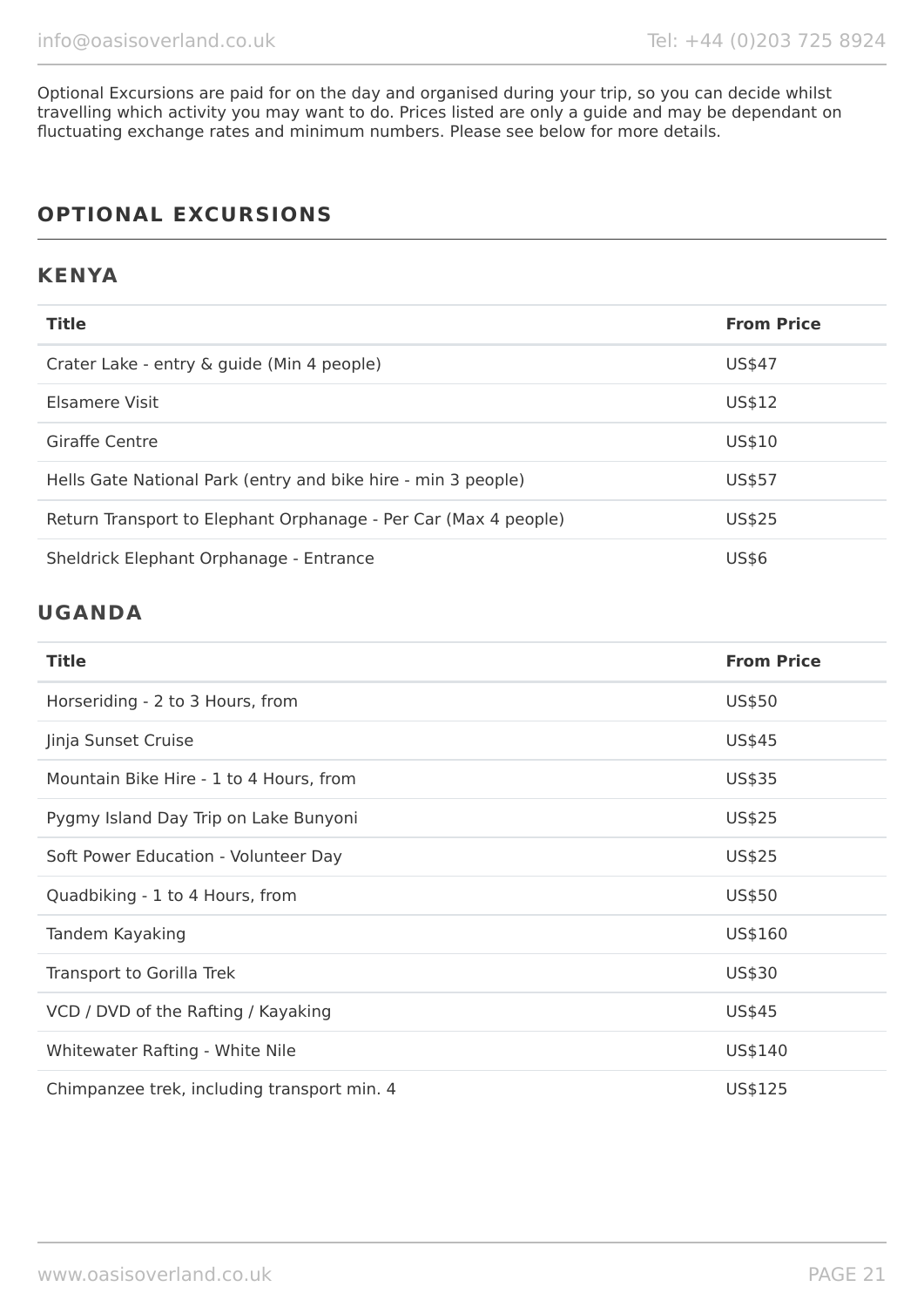# **RWANDA**

| <b>Title</b>                         | <b>From Price</b> |
|--------------------------------------|-------------------|
| Donation to Kigali Genocide Memorial | US\$10            |
| Genocide Memorial - Audio headset    | US\$15            |
| Golden Monkey Trekking, from         | US\$120           |
| Mount Bisoke Hike, from              | US\$95            |
| Musanze Cave Tour                    | US\$30            |

# **ETHIOPIA**

| <b>Title</b>                                                                      | <b>From Price</b> |
|-----------------------------------------------------------------------------------|-------------------|
| Addis Ababa entry into museums, from                                              | <b>US\$8</b>      |
| Omo Valley - tribal village visits                                                | US\$100           |
| Simean Mountain Trek, includes transport, guide, food & entrances, per day - from | US\$70            |
| Lalibela Rock Churches Permit plus guide                                          | US\$55            |
| Fasilidas Castles and Compound - Gondar                                           | US\$10            |
| Boat Trip on Lake Tana inlcuding entrance to monasteries & guide, from            | US\$20            |
| Blue Nile Falls - entry, from                                                     | US\$15            |
| Axum Churches & Archaelogical Sites Permit including guide                        | US\$35            |
| Axum - Transport to and from, guide and entrance fees                             | US\$200           |
| Axum - Accommodation - per night, from                                            | US\$10            |

# **EGYPT**

| <b>Title</b>                                       | <b>From Price</b> |
|----------------------------------------------------|-------------------|
| Valley of the Kings & Workers Tour - Entry & Guide | US\$34            |
| Tombs of the Nobles - Aswan                        | <b>US\$5</b>      |
| Solar Boat Museum at Giza Pyramids Plateau         | US\$10            |
| Kitchener Island / Elephantine Island              | <b>US\$6</b>      |
| Karnak Temple Sound & Light Show                   | US\$15            |
| Guided tour & Entrance to Abu Simbel               | US\$20            |